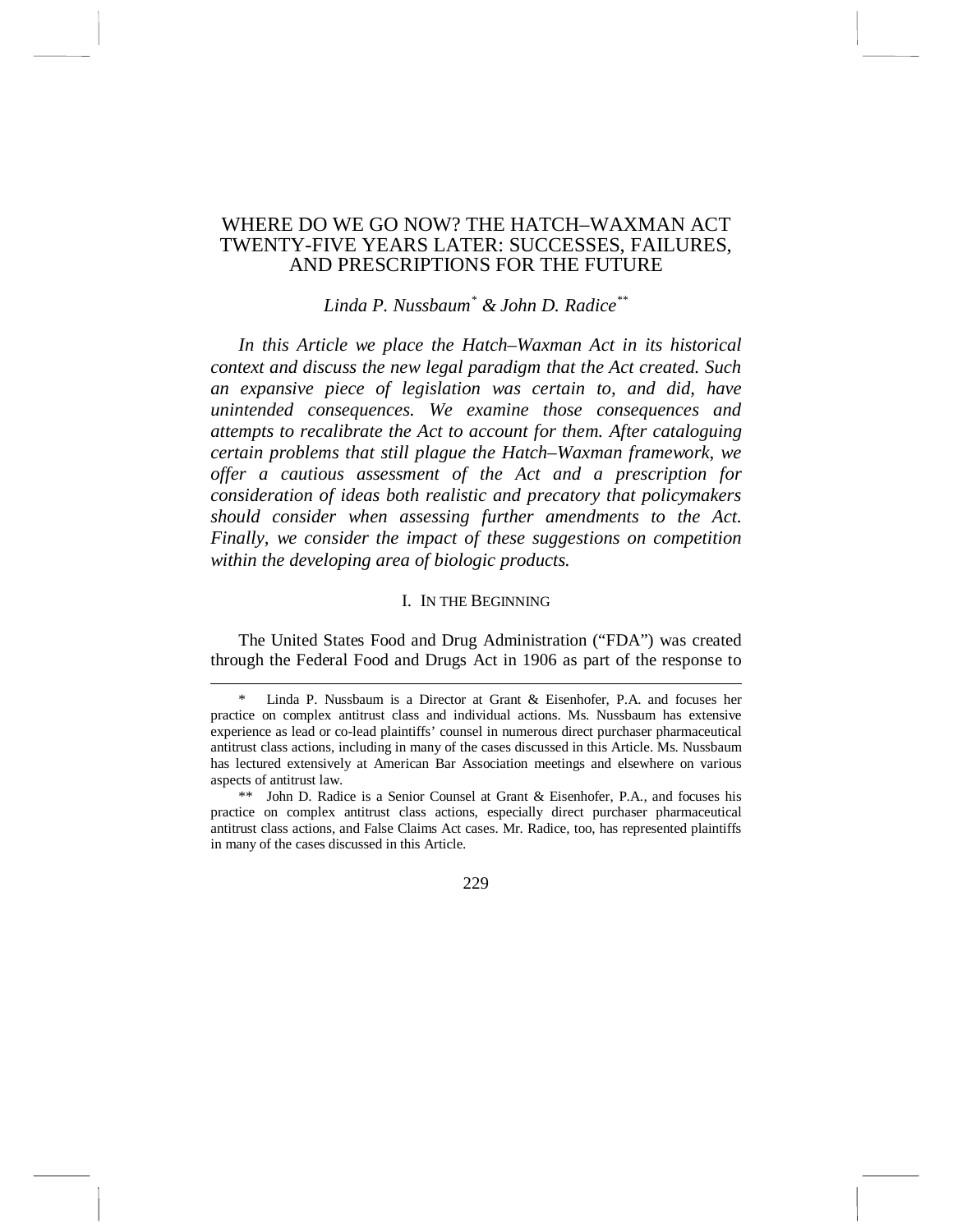<span id="page-1-0"></span>Upton Sinclair's exposé of the meat industry in *The Jungle* and the outcry that followed that book's publication.<sup>[1](#page-1-1)</sup> The law primarily focused on the marketing and labeling of drugs, but lacked provisions enabling the FDA to conduct pre-marketing review of drugs.<sup>[2](#page-1-2)</sup> Though the 1906 law was an admirable step forward, its limitations were brought into sharp relief in 1937 when more than one hundred people suddenly died after taking Elixer Sulfanilamide, a medication whose active ingredient, when used in powder or tablet form, is an effective treatment for streptococcal infections, but which is deadly when diluted with diethylene glycol to form a liquid administration.<sup>[3](#page-1-3)</sup>

The Elixer Sulfanilamide disaster galvanized public opinion regarding strengthening the regulatory framework covering medicines and other products and paved the way for the passage of the Federal Food, Drug, and Cosmetics Act of 1938 ("the FDCA").<sup>[4](#page-1-4)</sup> This law strengthened the FDA's powers by empowering the Agency to conduct limited pre-market reviews for safety and to keep unsafe new drugs off of the market.<sup>[5](#page-1-5)</sup>

Over time, the 1938 Act was also found wanting, and in response to another crisis—this time involving the drug Thalidomide—it was amended in 19[6](#page-1-6)2.<sup>6</sup> Thalidomide was used in Europe as a sedative and to treat nausea in pregnant women. While the drug was undergoing clinical trials in the United States researchers discovered its association with a dramatic birth defect known as phocomelia, which afflicted newborns with missing or truncated, flipper-like arms or legs.<sup>[7](#page-1-7)</sup> Among other things, the  $1962$ amendments gave the FDA the mandate to analyze new drugs for safety *and* efficacy and allowed the Agency to influence the design of clinical trials.<sup>[8](#page-1-8)</sup>

<span id="page-1-1"></span> <sup>1.</sup> Pub. L. No. 59–384, 34 Stat. 768 (1906); *see generally* FDA History—Part I, http://www.fda.gov/AboutFDA/WhatWeDo/History/Origin/ucm054819.htm (last visited May 9, 2010).

<span id="page-1-2"></span><sup>2.</sup> *Id.*; Richard A. Merrill, *The Architecture of Government Regulation of Medical Products*, 82 VA. L. REV. 1753, 1758 (1996).

<span id="page-1-3"></span><sup>3.</sup> Carol Ballentine, *Taste of Raspberries, Taste of Death*: *The 1937 Elixir Sulfanilamide Incident*, FDA CONSUMER MAGAZINE, June 1981, http://www.fda.gov/ AboutFDA/WhatWeDo/History/ProductRegulation/SulfanilamideDisaster/ucm2007257.htm.

<sup>4.</sup> *Id.*; 21 U.S.C. § 355 (2009).

<sup>5.</sup> Merrill, *supra* note [2](#page-1-0) at 1761–62.

<span id="page-1-6"></span><span id="page-1-5"></span><span id="page-1-4"></span><sup>6.</sup> Drug Amendments of 1962, Pub. L. No. 87–781, 76 Stat. 780 (codified as amended at 21 U.S.C. §§ 301–381 (2002)).

<span id="page-1-8"></span><span id="page-1-7"></span><sup>7.</sup> Merrill, *supra* note [2](#page-1-0) at 1764 n.35. *See* Richard Harris, THE REAL VOICE 184–99 (1964).

<sup>8.</sup> Merrill, *supra* note [2](#page-1-0) at 1765–66.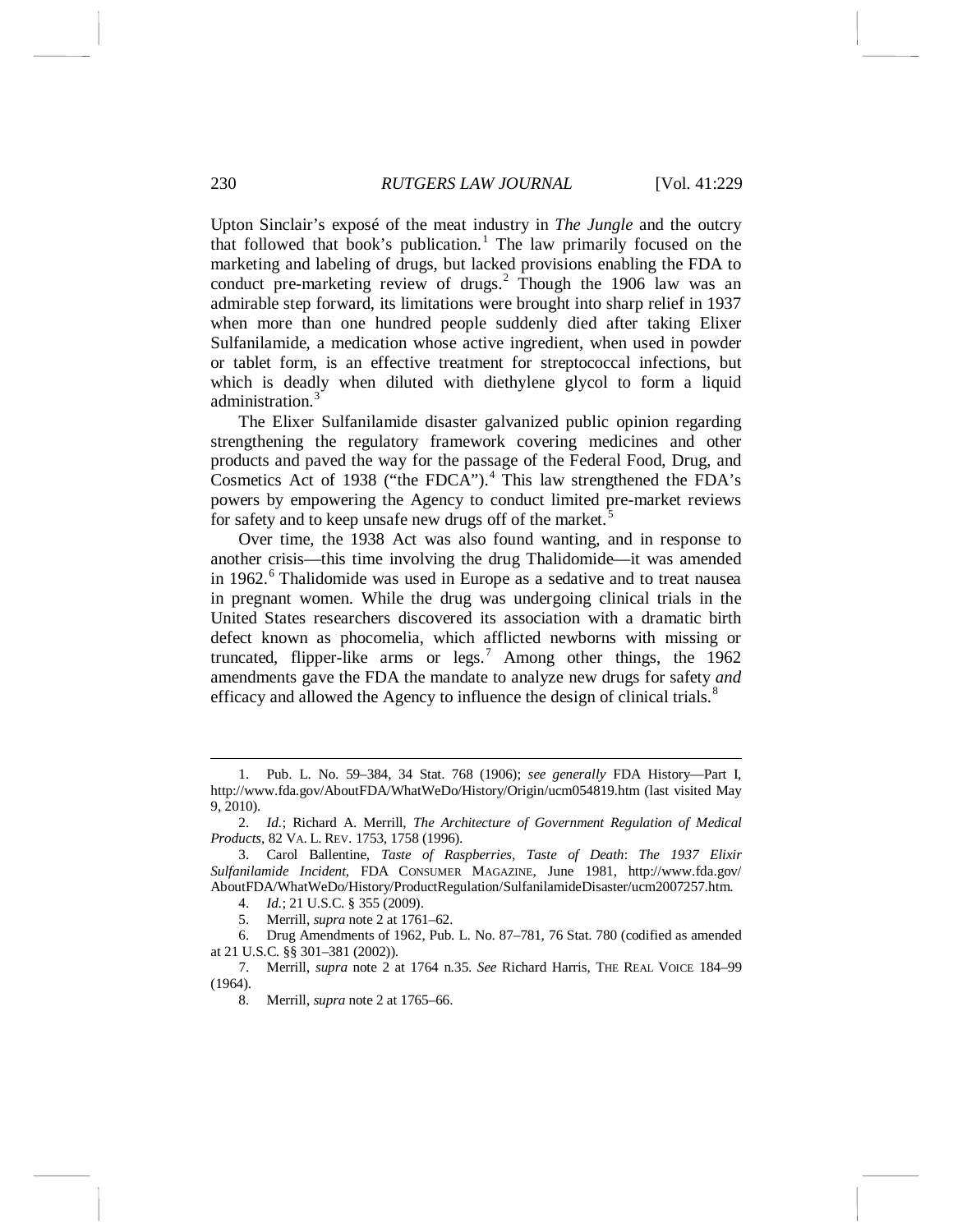### 2009] *THE CONSEQUENCES OF THE HATCH-WAXMAN ACT* 231

<span id="page-2-0"></span>A series of Supreme Court decisions in 1973 made it clear that generic drugs (*i.e*., less expensive copies of brand name drugs) needed to pass the same safety and efficacy requirements as brand name drugs.<sup>[9](#page-2-1)</sup> Generic manufacturers had piggy-backed on the safety and efficacy studies submitted by brand manufacturers, and the FDA for the first time created an Abbreviated New Drug Application ("ANDA") to standardize and facilitate this process.[10](#page-2-2) However, as occurs today, brand manufacturers saw the "freeriding" generics as a threat to their profits and took action. A lawsuit brought by a major brand manufacturer resulted in a ruling that decimated the then-existing generic industry.<sup>[11](#page-2-3)</sup> A federal judge held that generic manufacturers could not rely on the branded manufacturers' studies and were required to submit full sets of their own data and studies, making the generic model at that time much less efficient and viable.<sup>[12](#page-2-4)</sup> "As a result of the dearth of generic drugs in the 'monopolized' pharmaceutical marketplace, patients, as drug consumers, faced steadily increasing costs."<sup>[13](#page-2-5)</sup>

As the market for drugs matured, the government, having addressed safety and efficacy, turned its focus to escalating drug costs. The Drug Price Competition and Patent Term Restoration Act of 1984 (the "Hatch–Waxman Act" or the "Act") was compromise legislation that sought to balance the dual goals of (1) facilitating and streamlining access to less expensive generic drugs and (2) ensuring that the system maintained sufficient incentives for brand manufacturers to develop new products.<sup>[14](#page-2-6)</sup>

<span id="page-2-7"></span>Given the enormous amount of money at stake, it is unsurprising that the Hatch-Waxman Act has had mixed success in meeting its objectives. The Act was a complicated, highly compromised piece of legislation that left open loopholes that were later exploited by brand and generic manufacturers

<span id="page-2-1"></span> <sup>9.</sup> *See* Weinberger v. Hynson, Westcott & Dunning, Inc., 412 U.S. 609 (1973); Ciba Corp. v. Weinberger, 412 U.S. 640 (1973); Weinberger v. Bentex Pharm., Inc., 412 U.S. 645 (1973); USV Pharm. Corp. v. Weinberger, 412 U.S. 655 (1973); *see generally* Note, *Protecting Public Health from Outside the Physician's Office: A Century of FDA Regulation from Drug Safety Labeling to Off-Label Drug Promotion*, 18 FORDHAM INTELL. PROP. MEDIA & ENT. L.J. 117, 137–43 (2007) (detailing the history of the generic drug industry).

<sup>10.</sup> *See* Note, *supra* not[e 9](#page-2-0) at 139–40.

<span id="page-2-3"></span><span id="page-2-2"></span><sup>11.</sup> *See id.* at 141; Hoffmann–LaRoche, Inc. v. Weinberger, 425 F. Supp. 890, 892–93 (D.D.C. 1975).

<sup>12.</sup> *Hoffmann*, 425 F. Supp. at 892, 894–95.

<sup>13.</sup> *See* Note, *supra* not[e 9](#page-2-0) at 142.

<span id="page-2-6"></span><span id="page-2-5"></span><span id="page-2-4"></span><sup>14.</sup> Pub. L. No. 98–417, 98 Stat. 1585 (1984) (codified at 21 U.S.C. §§ 355, 360cc (2000) and 35 U.S.C. §§ 156, 271, 282 (2000)). *See generally* Elizabeth Stotland Weiswasser & Scott D. Danzis, *The Hatch–Waxman Act: History, Structure, and Legacy*, 71 ANTITRUST L.J. 585, 590 (2003); Mylan Pharm., Inc. v. Thompson, 268 F.3d 1323, 1326 (Fed. Cir. 2001).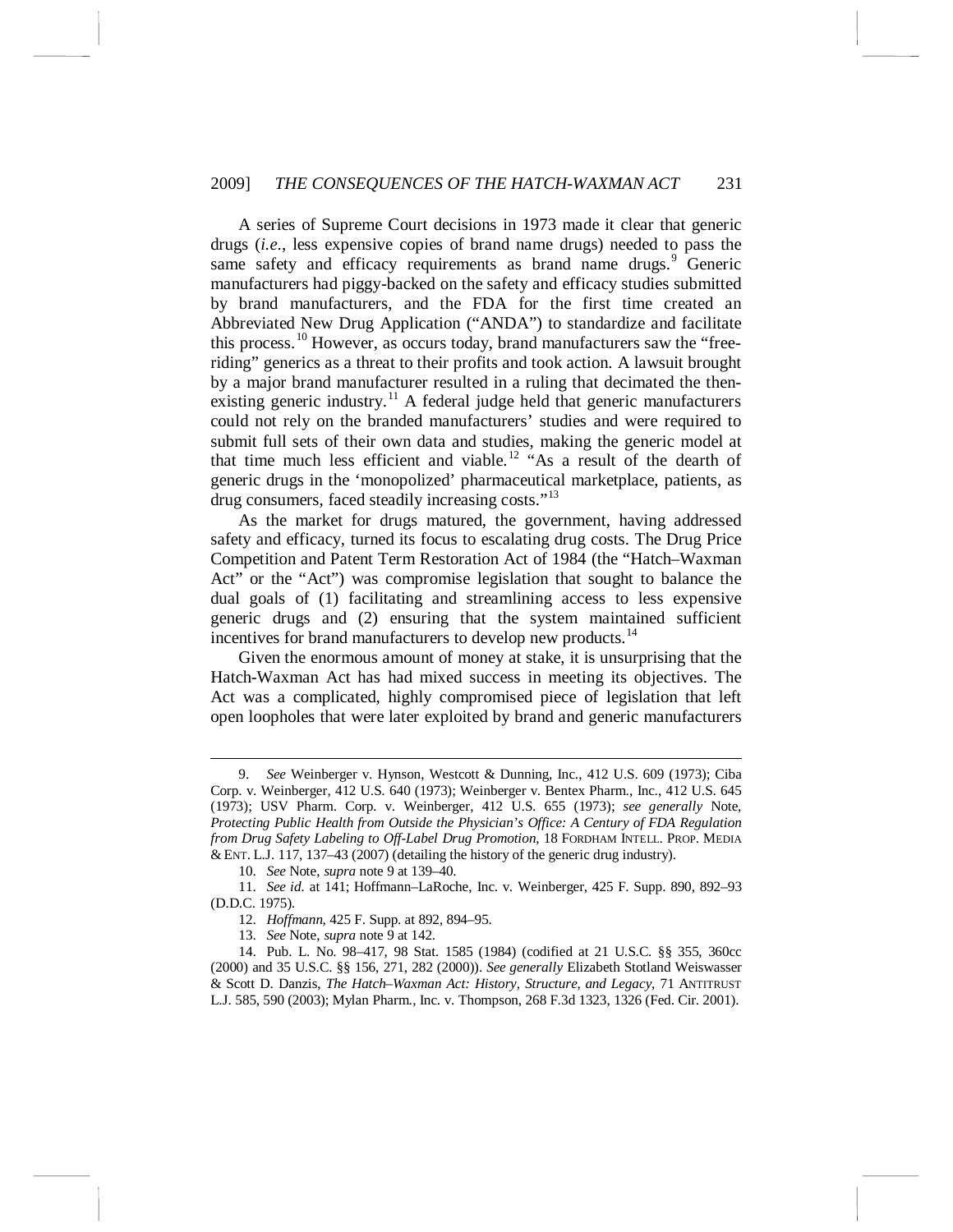to circumvent the goals of the Act. Among other things, these loopholes "create[d] perverse incentives for brand name and generic drug companies to enter into collusive agreements, with possible antitrust implications, to the detriment of the public."<sup>[15](#page-3-0)</sup> Subsequent amendments in 2003 sought to cure certain egregious loopholes,<sup>[16](#page-3-1)</sup> but new anticompetitive schemes emerged to preserve and extend monopoly profits from drug sales.<sup>[17](#page-3-2)</sup>

<span id="page-3-3"></span>The iterative nature of the government's role in regulating drugs, as shown by this brief history, gives context both to the limitations that have arisen in the Hatch–Waxman framework and the institutional willingness to occasionally remake the system in response to new problems. Will history repeat itself and cure what ails the current system of generic drug entry? Could the limitations of Hatch-Waxman cause a rethinking of current policy and a paradigmatic shift toward new approaches to further the Act's goals? In this Article we argue that it should.

In Part II of this Article we provide a brief overview of the Hatch– Waxman Act's role in ensuring efficient generic entry and we explore two of the key compromises in the legislation: the thirty-month automatic stay of FDA approval while infringement litigation is pending; and the 180-day exclusivity period for certain generic filers. In Part III we focus on two major continuing problems with the Hatch–Waxman Act that persist even after the 2003 amendments. And in Part IV we analyze and propose different solutions to further the Hatch–Waxman Act's goals, which are just as relevant today as they were in 1984. We analyze these proposals with an eye toward how they address current failings and whether they can adapt to cover new challenges like fostering competition within the emerging market for biologic drugs.

<span id="page-3-0"></span> <sup>15.</sup> *The Hatch–Waxman (Im)Balancing Act*, Legal Electronic Document Archive at Harvard Law School, *available at* http://leda.law.harvard.edu/leda/data/551/Paper1.html.

<span id="page-3-1"></span><sup>16.</sup> Medicare Prescription Drug, Improvement, and Modernization Act of 2003, Pub. L. No. 108–173, 117 Stat. 2066 (2003) (codified in scattered sections of 42 U.S.C. and 26 U.S.C.).

<span id="page-3-2"></span><sup>17.</sup> Yana Percersky, *To Achieve Closure of the Hatch–Waxman Act's Loopholes, Legislative Action is Unnecessary: Generic Manufacturers are Able to Hold Their Own*, 25 CARDOZO ARTS & ENT L.J. 775, 786 (2007).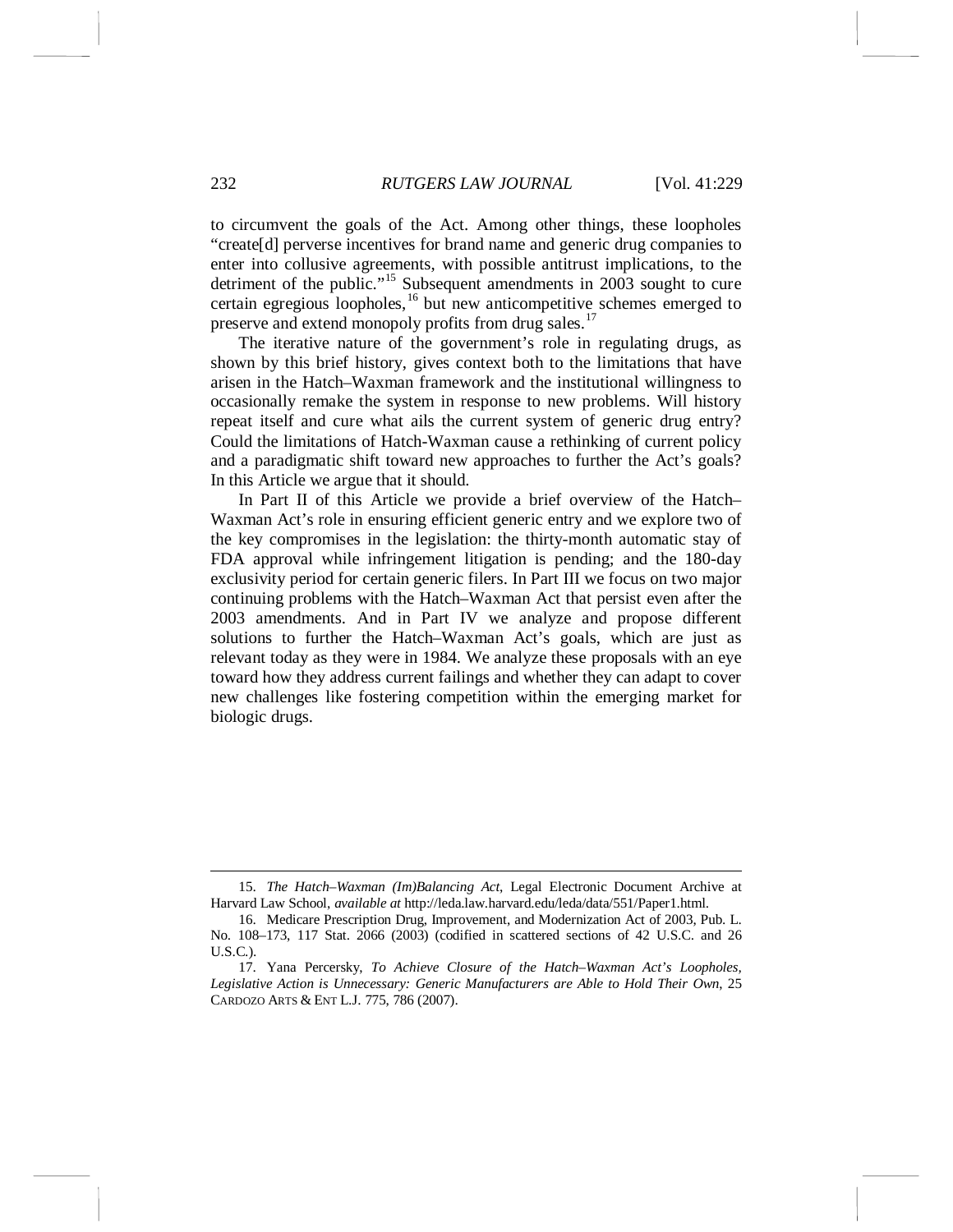#### <span id="page-4-7"></span>II. MAKING THE SAUSAGE: THE HATCH–WAXMAN ACT COMPROMISE

#### *A. The Simmering Problem*

<span id="page-4-0"></span>The legislation that eventually became the Hatch–Waxman Act in 1984 had its origins in the late 1970s under the Carter Administration.<sup>[18](#page-4-1)</sup> Branded pharmaceutical manufacturers complained that lengthy FDA review caused a wasting of patent life, and reduced the statutory term to a substantially shorter "effective" patent term.<sup>[19](#page-4-2)</sup> At the same time, the 1962 amendments to the FDCA that required safety and efficacy testing for all drugs through clinical trials presented a barrier to competition from less expensive generic drugs.<sup>[20](#page-4-3)</sup> The FDA later described this requirement for duplicate studies as "unethical because it requires that some sick patients take placebos and be denied treatment known to be effective."<sup>[21](#page-4-4)</sup> However, the framework created by the 1962 amendments so inhibited efficient generic entry that by 1984 there were approximately 150 drugs that were off patent and had no generic equivalent. $^{22}$  $^{22}$  $^{22}$ 

#### *B. A Compromise Solution to Speed Generic Entry*

The Hatch–Waxman Act—aptly named the Drug Price Competition and Patent Term Restoration Act of 1984—attempted to address both of these problems.<sup>[23](#page-4-6)</sup> "The purpose of Title I of the  $[Act]$  is to make available more

20. FTC Study, *supra* not[e 19,](#page-4-0) at 3–4.

<span id="page-4-4"></span><span id="page-4-3"></span>21. H.R. Rep. No. 98–857, pt. 1, at 16 (1984), *reprinted in* 1984 U.S.C.C.A.N. 2647, 2649.

<span id="page-4-1"></span> <sup>18.</sup> Gerald J. Mossinghoff, *Overview of the Hatch–Waxman Act and Its Impact on the Drug Development Process*, 54 FOOD & DRUG L.J. 187, 188 (1999).

<span id="page-4-2"></span><sup>19.</sup> H.R. Rep. No. 98–857, pt. 2, at 3 (1984); *see also* FED. TRADE COMM'N, GENERIC DRUG ENTRY PRIOR TO PATENT EXPIRATION: AN FTC STUDY 4 (2002), http://www.ftc.gov/os/2002/07/genericdrugstudy.pdf (hereinafter "FTC Study").

<sup>22.</sup> *Id.* at 17.

<span id="page-4-6"></span><span id="page-4-5"></span><sup>23.</sup> In this Article we discuss discrete sections of the Hatch–Waxman Act, specifically focusing on the expedited approval process for generic drugs, the thirty-month stay, and the 180-day exclusivity period. We do not rehash the existing comprehensive studies surrounding the legislation. To the extent that this presentation makes it seem, counterfactually, that the balance of the Hatch–Waxman Act compromise tilted in favor of generic manufactures, readers should consult more detailed analyses of each piece of the legislation, and especially the incredibly valuable patent term restoration and extension provisions. *See* 35 U.S.C. § 156 (2006); *see also* Bristol–Myers Squibb Co. v. Royce Labs., 69 F.3d 1130, 1132 (Fed. Cir. 1995) (noting the "balance" struck by the Hatch–Waxman Act); Mylan Pharm., Inc. v. Thompson, 139 F. Supp. 2d 1, 5 (D.D.C. 2001) (''The Hatch–Waxman Act represented Congress's efforts to strike a compromise between the competing interests of pioneer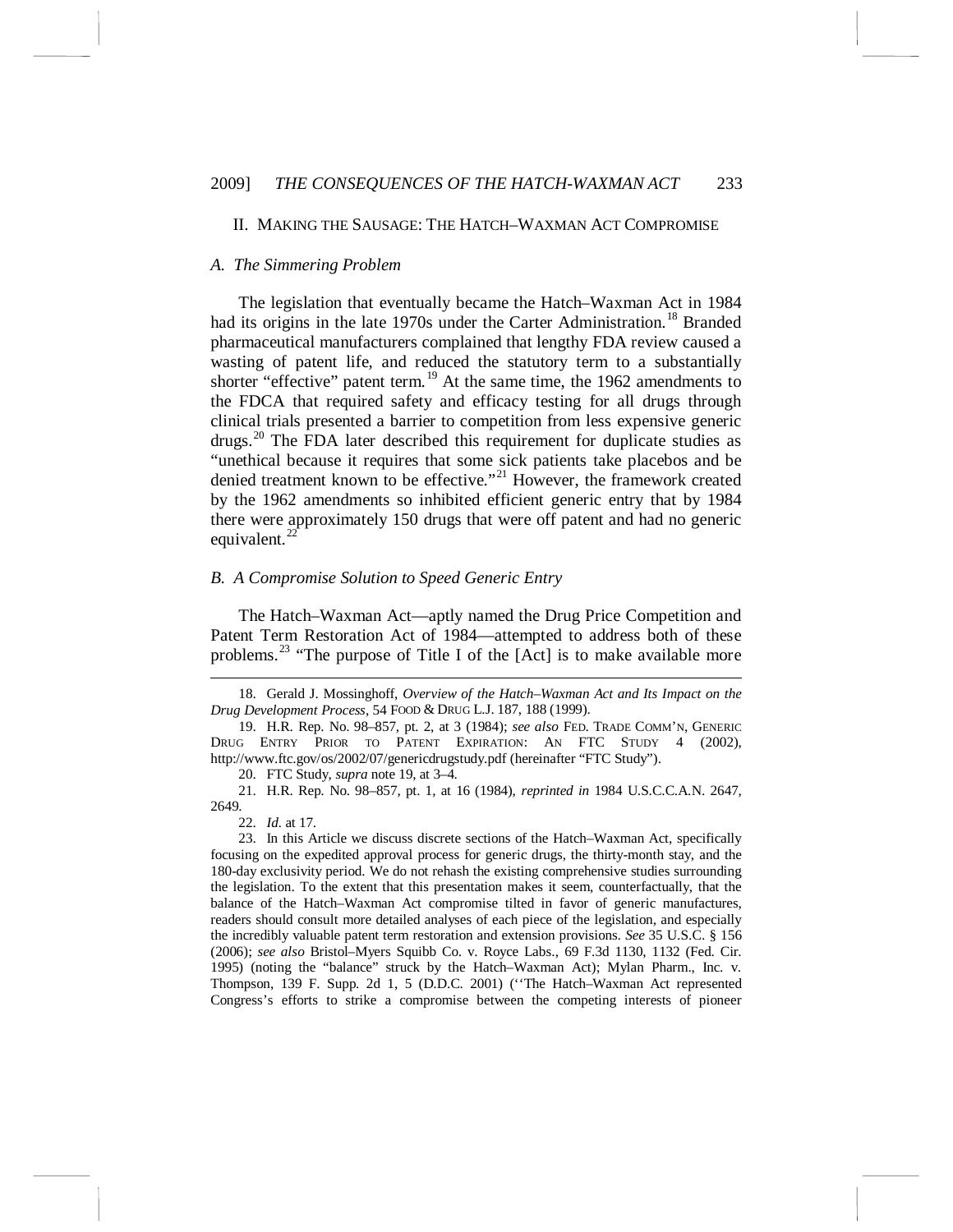low cost generic drugs by establishing a generic drug approval procedure for pioneer drugs[,]"<sup>[24](#page-5-0)</sup> and "[t]he purpose of Title II  $\ldots$  is to create a new incentive for increased expenditures for research and development . . . . [by restoring] some of the time lost on patent life while the product is awaiting pre-market approval."<sup>[25](#page-5-1)</sup> In this Article we focus on Title I.

<span id="page-5-5"></span>In Title I, the Hatch–Waxman Act sought to streamline the process for generic drugs to come to market. Because mere experimentation—not even marketing—by generic companies prior to patent expiry was held to be "a violation of the patent laws in the guise of 'scientific inquiry,'" [26](#page-5-2) generic manufacturers had to wait until the patent expired before beginning to develop generic versions. This delay effectively extended patents for two years beyond their statutory lives with no benefit to consumer welfare.<sup>[27](#page-5-3)</sup>

In response to these hurdles, the Hatch–Waxman Act created a new, quicker, and less expensive ANDA process.<sup>[28](#page-5-4)</sup> Whereas makers of new molecular entities still were required to submit detailed New Drug Applications ("NDAs") supported by safety and efficacy studies, generic drugs could be approved pursuant to ANDAs that demonstrated, *inter alia*,

24. H.R. Rep. No. 98–857, pt. 1, at 14 (1984).

26. Roche Prods., Inc. v. Bolar Pharm. Co*.*, 733 F.2d 858, 863 (Fed. Cir. 1984).

pharmaceutical companies and generic manufacturers."); Mylan Pharm., Inc. v. Henney, 94 F. Supp. 2d 36, 52–53 (D.D.C. 2000) (noting that interpretation of Hatch–Waxman must take into account the compromise nature of the statute); Fisons Corp. v. Shalala, 860 F. Supp. 859, 862 (D.D.C. 1994) ("A variety of federal courts have recognized that this Act represents a compromise, and aids both sets of drug manufacturers."); Tri-Bio Labs. v. United States, 836 F.2d 136, 139 (3rd Cir. 1987); Weiswasser & Danzis, *supra* note [14,](#page-2-7) at 590–93 (detailing the Hatch–Waxman Act's increased incentives for brand manufacturers).

<span id="page-5-1"></span><span id="page-5-0"></span><sup>25.</sup> *Id.* at 15. Despite its stated purpose, the Act contains no requirement that branded manufacturers actually devote any additional resources, available because of the restoration of patent life, to research and development. Given comparatively larger profit margins in the pharmaceutical industry, it remains an open question whether the additional resources resulting from the Hatch–Waxman Act went, as intended, toward research and development, or just went to the bottom line. For example, in 2002, the top ten drug companies in the United States had a median profit margin of seventeen percent, while the median profit margin in other industries in the Fortune 500 was merely 3.1%. PUB. CITIZEN CONGRESS WATCH, 2002 DRUG INDUSTRY PROFITS: HEFTY PHARMACEUTICAL COMPANY MARGINS DWARF OTHER INDUSTRIES 2–4 (2003), www.citizen.org/documents/Pharma\_Report.pdf. Interestingly, the delta between pharmaceutical industry profit margins and the profit margins of the rest of the Fortune 500 was relatively steady in the fifteen years prior to the passage of the Hatch– Waxman Act but grew substantially in the two decades following the Act's passage. *Id.* at 9.

<span id="page-5-4"></span><span id="page-5-3"></span><span id="page-5-2"></span><sup>27.</sup> *See* H.R. Rep. No. 98–857, pt. 2, at 8–9 (1984) (noting that waiting until patent expiry to begin development of generic products "would result in delays of about two years after the expiration of the patent before a generic could go on the market").

<sup>28.</sup> 21 U.S.C. § 355(j) (2006).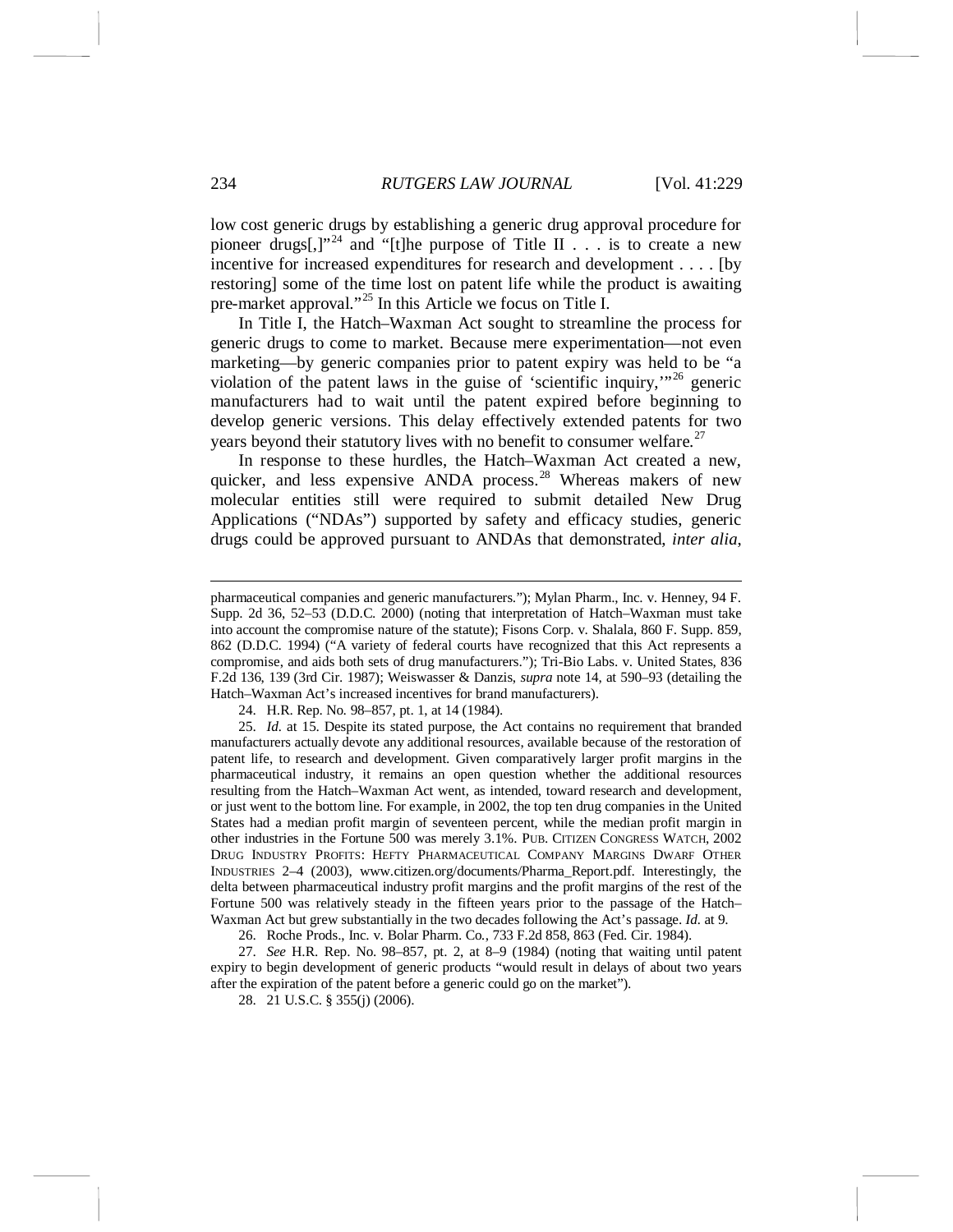bioequivalence to the existing branded drug.<sup>[29](#page-6-0)</sup> For a generic drug to be bioequivalent it must not deliver a "significant difference" in the amount of active ingredient to a patient's blood stream over time when compared to the brand drug.<sup>[30](#page-6-1)</sup> The ANDA applicant thereby relies on the branded manufacturer's safety and efficacy studies, speeding approval and reducing the cost of bringing generic drugs to market.

An ANDA applicant must certify that marketing its generic drug will not infringe any existing patents. Though an applicant has four options—(I) certifying that no patent is claimed to cover the drug, (II) certifying that the patent has expired, (III) certifying that the patent will expire on a date in the future, or (IV) certifying that the patent that purportedly covers the drug is invalid or not infringed—the first three options are relatively straightforward, and therefore most of the litigation regarding ANDAs concerns the final option, known as a Paragraph IV certification of invalidity or noninfringement. [31](#page-6-2)

A Paragraph IV certification triggers an elaborate mechanism created to give the branded manufacturer the ability to test whether the patent that purportedly covers the branded product indeed is invalid or is not infringed.<sup>[32](#page-6-3)</sup> The ANDA applicant must notify the branded manufacturer of the Paragraph IV certification,  $33$  and within 45 days the branded manufacturer can bring an infringement suit against the applicant. $34$  Branded manufacturers were concerned that an immediate generic launch would decimate the markets for their products<sup>[35](#page-6-6)</sup> and lobbied Congress to include a provision automatically staying FDA approval of the generic drug for thirty months or while the infringement litigation is pending, whichever is shorter. $36$ 

Interestingly, and illustrative of the larger compromises that the drafters of the Hatch–Waxman Act had to navigate, one finds scant mention of the (now well-known) thirty-month stay in the legislative history of the Act.

 <sup>29.</sup> 21 U.S.C. § 355(j)(2)(A)(iv) (2006).

<sup>30.</sup> 21 C.F.R. § 320.1(e) (2009).

<span id="page-6-3"></span><span id="page-6-2"></span><span id="page-6-1"></span><span id="page-6-0"></span><sup>31.</sup> *See* 21 U.S.C. § 355(j)(2)(A)(vii) (2006). The final option is called a Paragraph IV certification because it is found in 21 U.S.C. § 355(j)(2)(A)(vii)(IV) (2006).

<sup>32.</sup> FTC Study, *supra* not[e 19,](#page-4-0) at 6–7.

<sup>33.</sup> 21 U.S.C § 355(j)(2)(B) (2006) (enumerating notice requirements).

<span id="page-6-7"></span><span id="page-6-6"></span><span id="page-6-5"></span><span id="page-6-4"></span><sup>34. 21</sup> U.S.C. § 355 (j)(5)(B)(iii) (2006). While development of a generic product no longer constitutes infringement, as it did under the 1962 amendments, the filing of an ANDA technically is an act of infringement that gives the brand manufacturer the opportunity to bring an infringement suit. 35 U.S.C. § 271(e)(2)(A) (2006); Eli Lilly Co. v. Medtronic, Inc., 496 U.S. 661, 678 (1990) (describing the ANDA filing as a "highly artificial act of infringement").

<sup>35.</sup> *See* H.R. Rep. No. 98–857, pt. 1, at 28 (1984).

<sup>36.</sup> *Id.* at 27–28.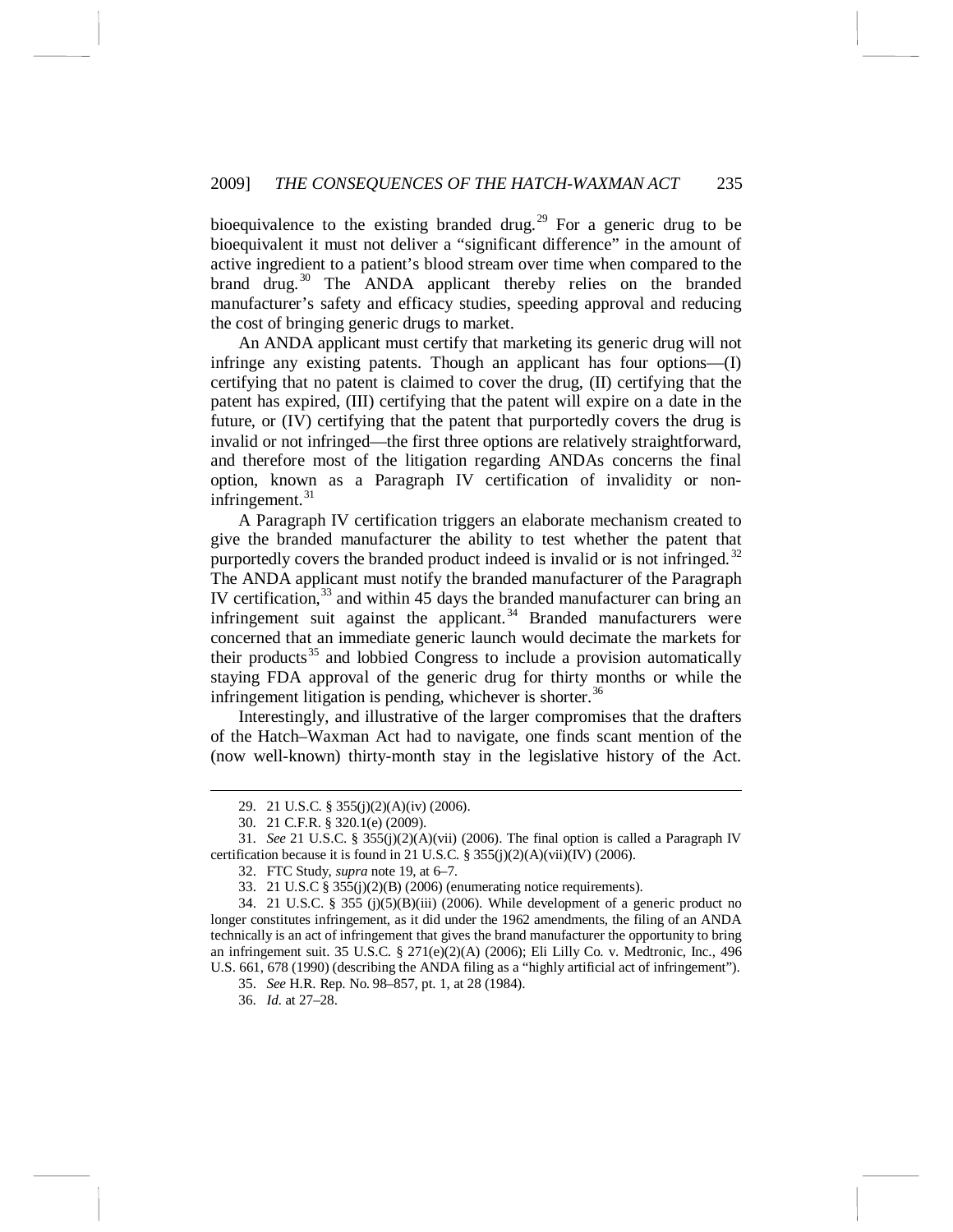Throughout the drafting process the automatic stay, to the extent that it was thought necessary at all, was to be limited to eighteen months.<sup>[37](#page-7-0)</sup> It seemed that both the brand and generic manufacturers "were willing to live with an eighteen-month rule because of other provisions of the bill."<sup>[38](#page-7-1)</sup> However, "through the work of the research industry [*i.e*., branded manufacturers], that time period was changed to thirty months."<sup>[39](#page-7-2)</sup> The thirty-month stay—which has been the source of numerous litigations and scholarly articles—was, until a late change, intended to be an eighteen-month stay.

Even an eighteen-month stay would have been a fairly radical departure from the standard rule allowing the plaintiff in an infringement suit to seek a preliminary injunction or other emergent relief, but it does not set the default as an automatic stay of the defendant's action. If a generic launches before a court decision on the patent, "and it is later determined that the patent is valid, the patent owner may still recover damages from the generic. Therefore, in most cases the bill affords greater protection for patent holders than current law." [40](#page-7-3) Branded manufacturers extracted a last-minute change from eighteen to thirty months that resulted in the redistribution of billions of dollars from drug purchasers to branded manufacturers, as generic products that otherwise would have launched after eighteen months were prohibited from launching for another full year.

In an effort to create incentives for generic manufacturers to challenge or design around patents purportedly covering branded drugs, the Hatch– Waxman Act offered the applicant filing the first ANDA its own 180-day exclusivity period during which the FDA would not approve any other ANDAs.<sup>[41](#page-7-4)</sup> In exchange for challenging the patent and defending the likely infringement suit, the generic manufacture is awarded its own period of exclusivity from other generic competition during which it can earn supracompetitive profits.<sup>[42](#page-7-5)</sup>

<span id="page-7-0"></span> <sup>37.</sup> *Id.* at 4, 27 (discussing approval stay of eighteen months). Congress defeated an amendment that would have created an automatic stay for the duration of the patent infringement litigation, regardless of how long it lasted. H.R. Rep. No. 98–857, pt. 2, at 7 (1984) (rejecting Sawyer Amendment).

<sup>38.</sup> *See id.* at 10.

<sup>39.</sup> Mossinghoff, *supra* not[e 18,](#page-4-7) at 190.

<sup>40.</sup> *See* H.R. Rep. No. 98–857, pt. 2, at 10.

<span id="page-7-4"></span><span id="page-7-3"></span><span id="page-7-2"></span><span id="page-7-1"></span><sup>41.</sup> 21 U.S.C. § 355(j)(5)(B)(iv) (2006); Teva USA, Inc. v. Pfizer, Inc., 395 F.3d 1324, 1328 (Fed. Cir. 2005).

<span id="page-7-5"></span><sup>42.</sup> *See* FTC Study, *supra* note [19,](#page-4-0) at 57–58. During this period the only other generic that can be launched is an "authorized" generic made or licensed by the brand manufacturer.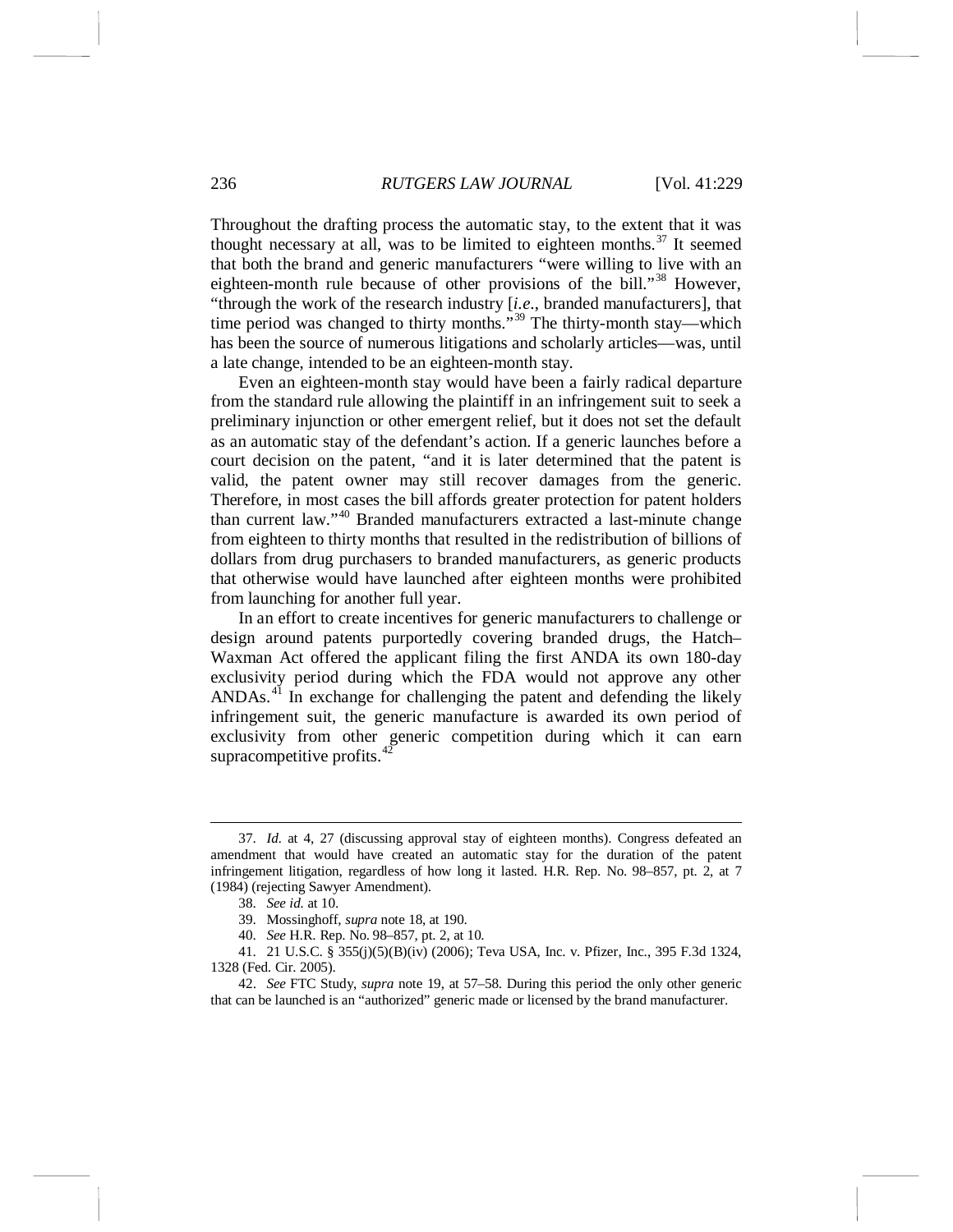# *C. Unintended Consequences*

The Hatch–Waxman Act established a complex framework to try to accomplish its goals. Given the competing interests and highly regulated nature of the industry, the vast amount of money at stake, and the talented and creative people seeking to exploit different provisions to their benefit, it is unsurprising that certain goals were perverted. Manufacturers quickly realized that the Act created valuable new property rights. As manufacturers sought to gain advantage, both the thirty-month stay and the 180-day exclusivity period showed signs of stress.

The thirty-month stay was subject to open abuse as branded companies began to file seriatim infringement suits, each addressing a different patent that purportedly covered the drug at issue, and availed themselves of multiple thirty-month stays.<sup>[43](#page-8-0)</sup> During the NDA process, a branded manufacturer provides the FDA with a list of the patent(s) that purportedly cover the drug.<sup>[44](#page-8-1)</sup> The FDA lists those patents in the FDA publication entitled "Approved Drug Products with Therapeutic Equivalence" (also referred to as the "Orange Book").<sup>[45](#page-8-2)</sup> Following the passage of the Hatch–Waxman Act, branded manufacturers began listing additional patents in the Orange Book even *after* ANDAs were filed. These late listings caused the ANDA applicants to recertify invalidity or non-infringement of those patents, and it allowed new infringement suits by the brand manufacturers and new thirty-month stays.<sup>[46](#page-8-3)</sup> In one of the more egregious cases, GlaxoSmithKline received, through various patent litigations, a total of five thirty-month stays that delayed FDA approval of generic versions of the prescription drug Paxil by sixty-five months.<sup>[47](#page-8-4)</sup> Given Paxil's \$1 billion in annual sales at the time of the second thirty-month stay,<sup>[48](#page-8-5)</sup> the delay in FDA approval of generic Paxil cost drug purchasers dearly.

The 180-day exclusivity period, originally awarded as a tool to incentivize generic manufacturers to challenge existing patents, was similarly susceptible to abuse. Brand and generic manufacturers realized that the 180-

 <sup>43.</sup> *See id.* at 39–56.

<sup>44.</sup> 21 U.S.C. § 355(b)(1) (2006).

<sup>45.</sup> 21 U.S.C. § 355(j)(7)(A) (2006).

<sup>46.</sup> FTC Study, *supra* note [19,](#page-4-0) at 40.

<span id="page-8-5"></span><span id="page-8-4"></span><span id="page-8-3"></span><span id="page-8-2"></span><span id="page-8-1"></span><span id="page-8-0"></span><sup>47.</sup> *Id*. at 51–52; *see also* Apotex, Inc. v. Thompson, 347 F.3d 1335, 1339–40, 1345 (Fed. Cir. 2003) (Paxil case); Watson v. Bristol Myers Squibb, 194 F. Supp. 2d. 442, 444–45 (D. Md. 2001) (discussing multiple stays concerning FDA approval of generic versions of prescription drug Buspar).

<sup>48.</sup> FTC Study, *supra* note [19,](#page-4-0) at 49.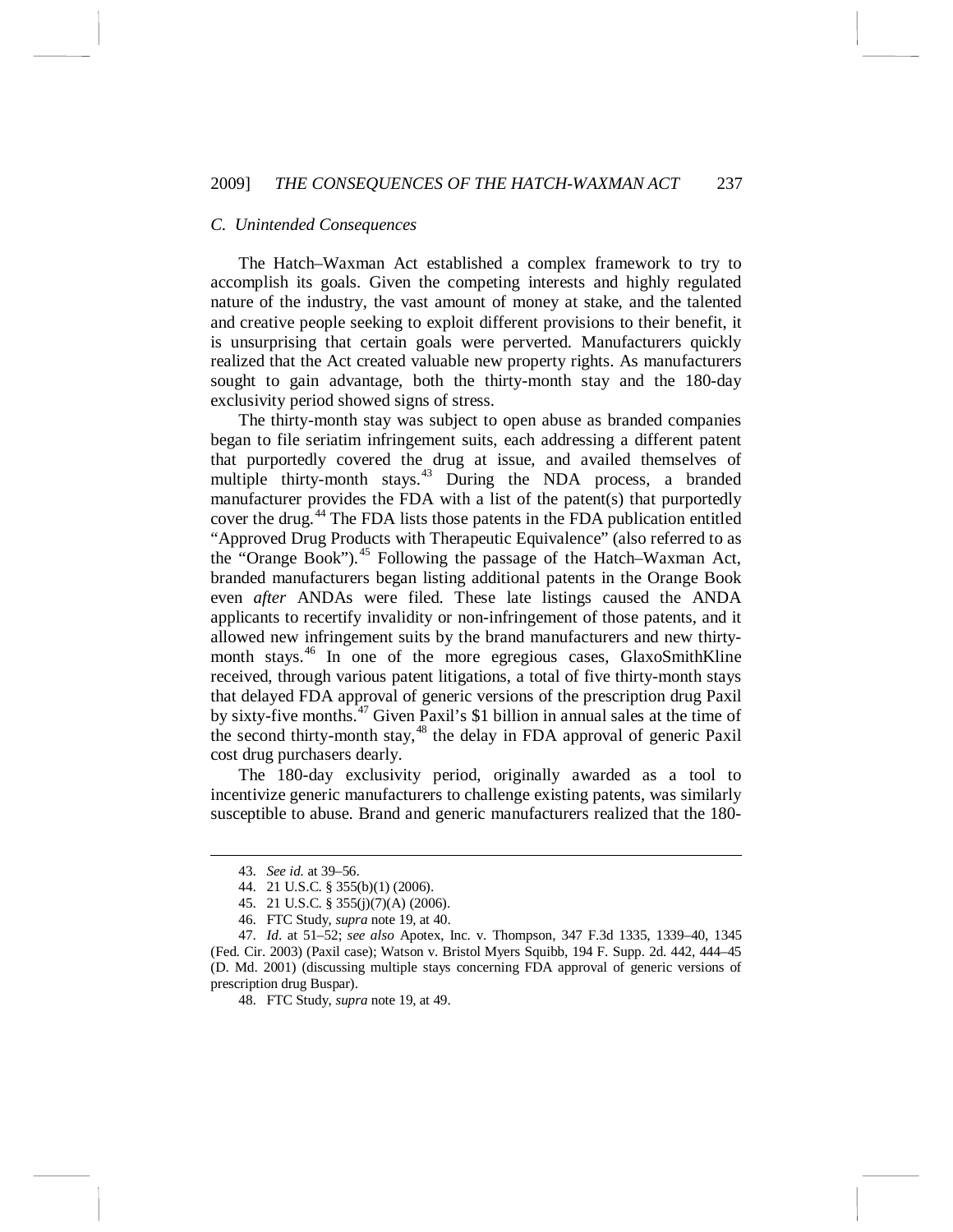day exclusivity period provided by the Hatch–Waxman Act to the first ANDA filer could block later generic entrants.<sup>[49](#page-9-0)</sup> The 180-day period was triggered either by the first sale of the generic drug or by a court decision finding invalidity or no infringement.<sup>[50](#page-9-1)</sup> However, a patent settlement agreement between the brand manufacturer and first ANDA filer whereby the generic would agree not to launch would create a bottleneck preventing later generic filers from coming to market, at least until a much later finding of invalidity or non-infringement in a subsequent patent suit.

Agreements concerning the drug Cardizem CD put this theory into practice. In 1995, generic manufacturer Andrx filed an ANDA for approval of a generic version of brand manufacturer Hoechst's drug Cardizem CD.<sup>[51](#page-9-2)</sup> Andrx filed a Paragraph IV certification and Hoechst sued for infringement, triggering the thirty-month stay. In September 1997, twenty-one months into the stay, the parties entered into an agreement whereby Andrx agreed not to launch its generic version until the litigation resolved, effectively extending the thirty-month stay.<sup>[52](#page-9-3)</sup> In return, Hoechst would pay \$10 million quarterly following approval of Andrx's ANDA and \$60 million annually if Hoechst lost the litigation.<sup>[53](#page-9-4)</sup> The FTC challenged this agreement and Hoechst and Andrx entered into a consent order,<sup>[54](#page-9-5)</sup> but similar agreements were rife.<sup>[55](#page-9-6)</sup>

# *D. A Patch for the Act*

By the early 2000s, the limitations of the Hatch–Waxman Act were well documented and the need for a fix became clear.<sup>[56](#page-9-7)</sup> Congress passed the Medicare Prescription Drug, Improvement, and Modernization Act of 2003

52. *In re* Hoechst, No. 9293, Compl. ¶ 18.

 <sup>49.</sup> *See* 21 U.S.C. § 355(j)(5)(B)(iv) (2006).

<sup>50.</sup> *Id.* 

<span id="page-9-2"></span><span id="page-9-1"></span><span id="page-9-0"></span><sup>51.</sup> *See In re* Hoechst Marion Roussel, Inc., No. 9293, Compl. ¶ 17 (F.T.C. Mar. 16, 2000), *available at* http://www.ftc.gov/os/2000/03/hoechstandrxcomplaint.htm; *see also* FED. TRADE COMM'N, CONSENT AGREEMENT RESOLVES COMPLAINT AGAINST PHARMACEUTICAL COMPANIES HOECHST MARION ROUSSEL, INC. & ANDRX CORP. (Apr. 2, 2001), http://www.ftc.gov/opa/2001/04/hoechst.htm.

<sup>53.</sup> *Id.* at ¶ 23.

<sup>54.</sup> *Id.* at ¶ 24.

<span id="page-9-7"></span><span id="page-9-6"></span><span id="page-9-5"></span><span id="page-9-4"></span><span id="page-9-3"></span><sup>55.</sup> FTC Study, *supra* note [19,](#page-4-0) at 58 (explaining that "14 of the 20 final settlements obtained through the study . . . had the potential, at the time they were executed, to 'park' the first generic applicant's 180-day exclusivity for some period of time, thus preventing FDA approval of any eligible subsequent applicants").

<sup>56.</sup> *See* FTC Study, *supra* note [19,](#page-4-0) at i–ii.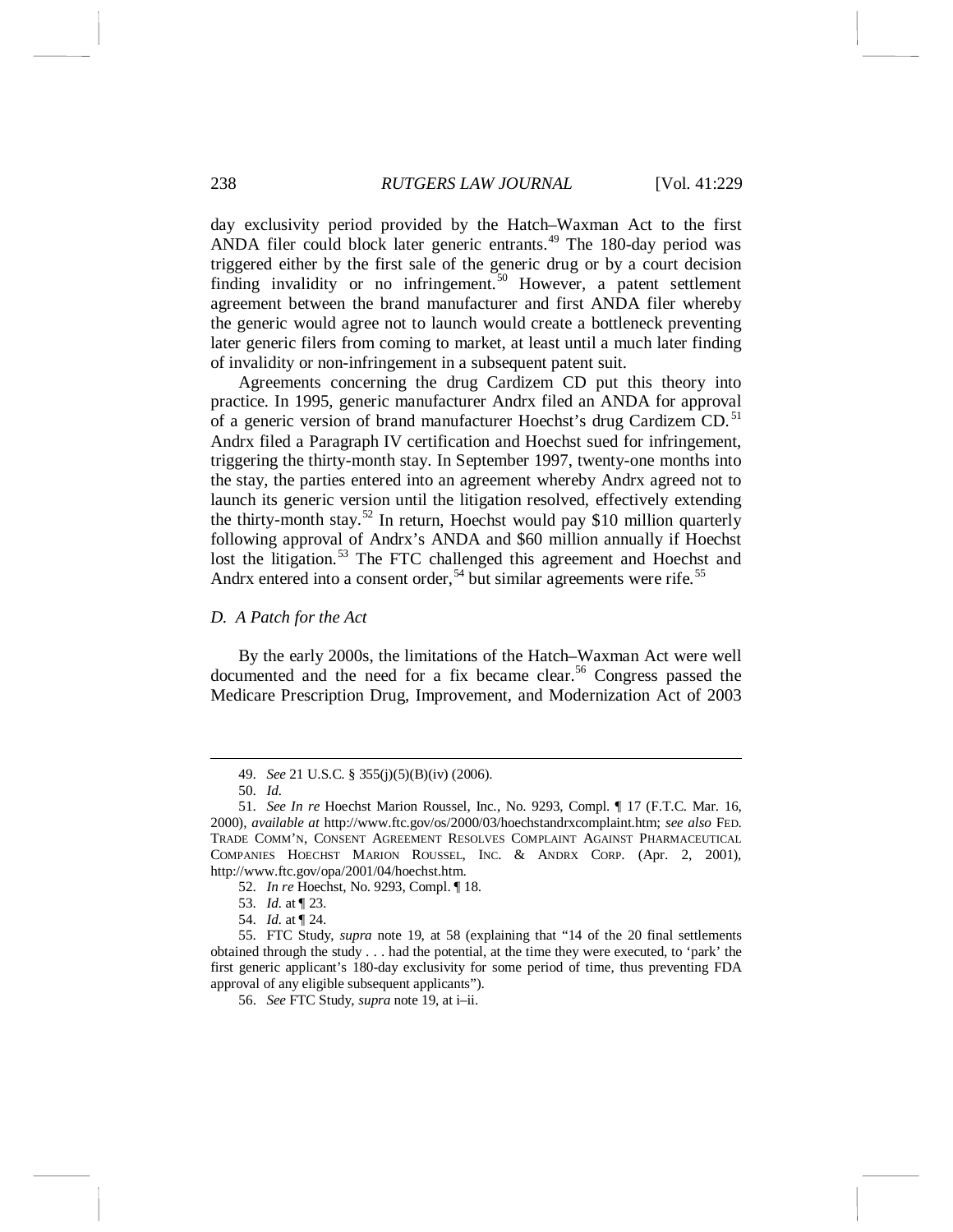(the "MMA"), $^{57}$  $^{57}$  $^{57}$  which, among other things, tightened the loopholes in the Hatch–Waxman system and recalibrated the Act to foster quicker generic entry, in accordance with one of its original purposes.<sup>[58](#page-10-1)</sup>

Among other things, the MMA aimed to correct the abuses described above of the thirty-month stay and 180-day exclusivity periods. The MMA limited the practice of successive thirty-month stays.<sup>[59](#page-10-2)</sup> It also ended the most serious bottleneck problem by providing that, for ANDAs filed after the MMA's enactment, the 180-day exclusivity period is forfeited if the ANDA applicant does not market its product within seventy-five days of ANDA approval; $60$  and by providing other provisions intended to halt similar gamesmanship.<sup>[61](#page-10-4)</sup>

# <span id="page-10-5"></span>III. CONTINUING WEAKNESSES IN THE HATCH-WAXMAN SYSTEM

Despite the widespread recognition of cracks in the Hatch–Waxman Act's framework and the MMA's attempts at patches, problems remain. In part because the MMA was not a comprehensive reform of the Hatch– Waxman Act and dealt only with certain of the emerging issues—and even then some of its provisions applied only prospectively—several important issues were left unresolved. Nor have drug manufacturers capitulated, and their attempts to extend periods of exclusivity have creatively evolved. In this section we examine two areas of concern that collectively cost drug purchasers billions of dollars: (1) reverse payment settlements, including settlements involving agreements by the brand manufacturer not to launch an "authorized generic" during the first ANDA filer's 180-days of exclusivity; and (2) continued abuse of the thirty-month stay. These examples demonstrate the need for additional rethinking of the Hatch–Waxman Act regulatory scheme.

<span id="page-10-0"></span> <sup>57.</sup> Pub. L. No. 108–173, 117 Stat. 2066 (2003) (codified in scattered sections of 42 U.S.C. and 26 U.S.C.).

<span id="page-10-1"></span><sup>58.</sup> *See generally* Comment, *The Hatch–Waxman System: Suffering a Plague of Bad Behavior*, 5 HOUS. BUS. & TAX L.J. 369, 389–90 (2005); S. 1225, 108th Cong. (2003).

<sup>59.</sup> 21 U.S.C. § 355(j)(5)(B)(iii) (2006); *see also* 21 C.F.R. 314.53(b)(1) (2006).

<span id="page-10-3"></span><span id="page-10-2"></span><sup>60.</sup> 21 U.S.C. § 355(j)(5)(D)(i)(I)(bb)(AA) (2006); C. Scott Hemphill, *An Aggregate Approach to Antitrust: Using New Data and Rulemaking to Preserve Drug Competition*, 109 COLUM. L. REV. 629, 659–61 (2009).

<span id="page-10-4"></span><sup>61.</sup> *See, e.g.*, 21 U.S.C. § 355(j)(5)(D)(i)(V) (Supp. 2009) (providing for forfeiture in the case of anticompetitive agreements proven by successful government action, an admittedly high bar).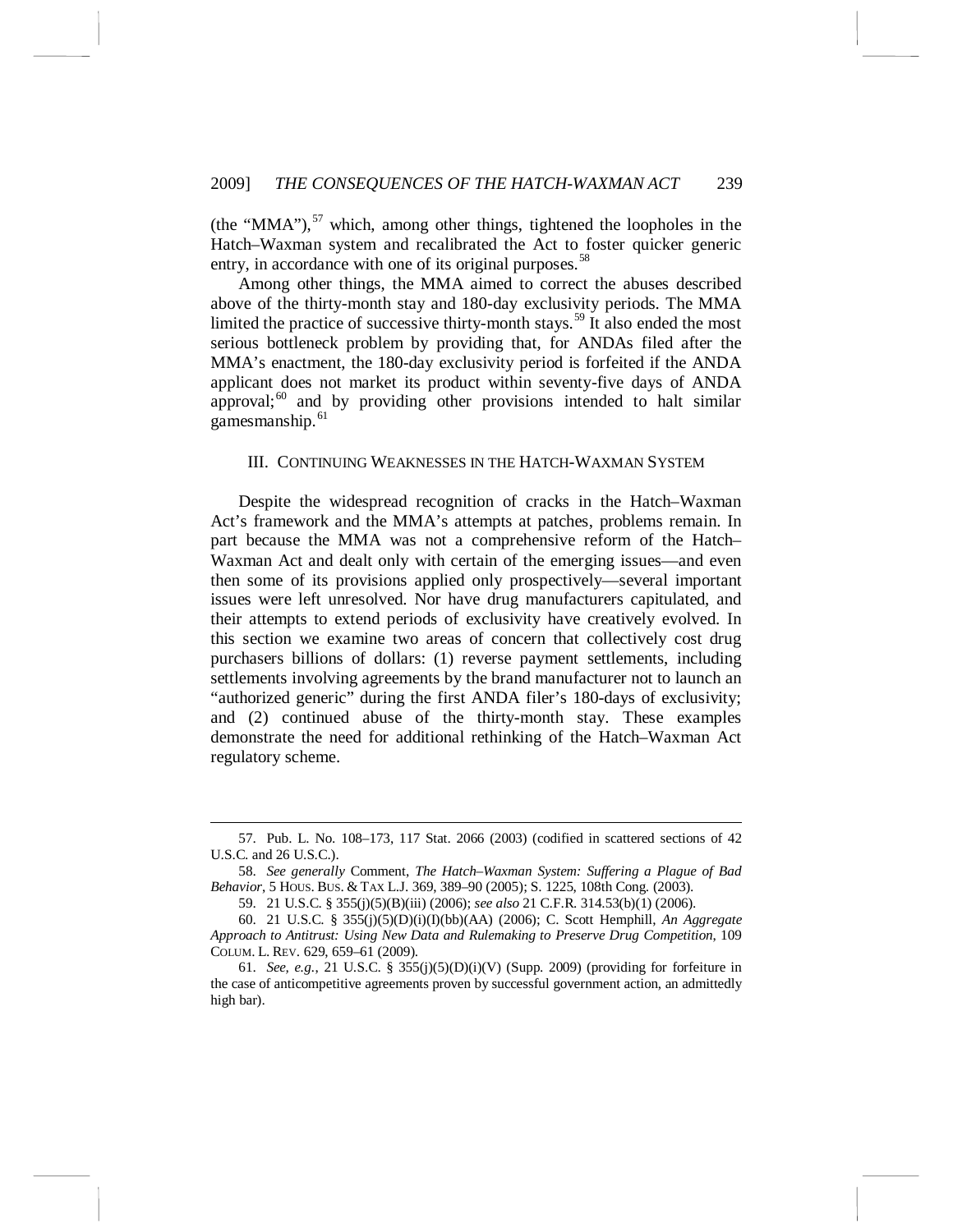#### *A. Reverse Payments Agreements: Win–Win. Lose*

Reverse payment settlements of patent infringement suits—wherein branded manufacturers agree to provide something of value to generic manufacturers, who in return agree not to launch their generic products—are the most hotly contested issue in the Hatch–Waxman framework.<sup>[62](#page-11-0)</sup> However, "[f]ive years after the MMA's passage . . . there is little evidence that settlements featuring both payment and delayed entry have become less popular."[63](#page-11-1)

In its simplest form, under a reverse payment agreement the brand manufacturer drops the patent infringement suit, thereby avoiding a possible finding of invalidity or no infringement. In return, the generic manufacturer agrees not to launch its product or seek a declaratory judgment. Both manufacturers agree to split the monopoly profits received by effectively extending the period of patent protection. Those monopoly profits are greater than both firms' combined profits in the presence of generic competition, making this a classic win–win situation for the drug manufacturers. Only drug purchasers lose.

Manufacturers have realized that naked reverse payment settlements could be viewed as agreements to allocate a market and not to compete violations of the Sherman Act—and have become more creative in structuring these settlements. Instead of a simple payment to stay off the market, in the newer agreements the brand agrees to settle the patent litigation and concomitantly enters into an agreement to compensate the generic for the provision of ostensibly "valuable services" like back-up manufacturing capabilities or sales force co-promotion.<sup>[64](#page-11-2)</sup> At times even the payments themselves are disguised, such as when the brand agrees to trade its right to launch an "authorized" generic, which *can* be launched during the

<span id="page-11-0"></span> <sup>62.</sup> *See, e.g.*, *In re* Ciprofloxacin Hydrochloride Antitrust Litig., 544 F.3d 1323, 1329 (Fed. Cir. 2008); *In re* Tamoxifen Citrate Antitrust Litig., 466 F.3d 187, 205 (2d Cir. 2006); Schering–Plough Corp. v. FTC, 402 F.3d 1056, 1068 (11th Cir. 2005); *In re* Cardizem CD Antitrust Litig., 332 F.3d 896, 899–900 (6th Cir. 2003). These settlements are called "reverse payment" settlements because the brand manufacturer (the plaintiff in the patent litigation) pays the generic manufacturer (the defendant) to settle the litigation, a reverse of the normal course where payments flow from the defendant to the plaintiff.

<sup>63.</sup> Hemphill, *supra* note [60,](#page-10-5) at 660.

<span id="page-11-2"></span><span id="page-11-1"></span><sup>64.</sup> *See id.* at 632. The payments by brand manufacturers, which maintain large, experienced sales forces, to generic manufacturers, which have anemic sales-forces, for alleged co-promotion are especially telling. Unsurprisingly, such agreements between brand and generic manufacturers outside the context of patent settlements are exceedingly rare. *Id.*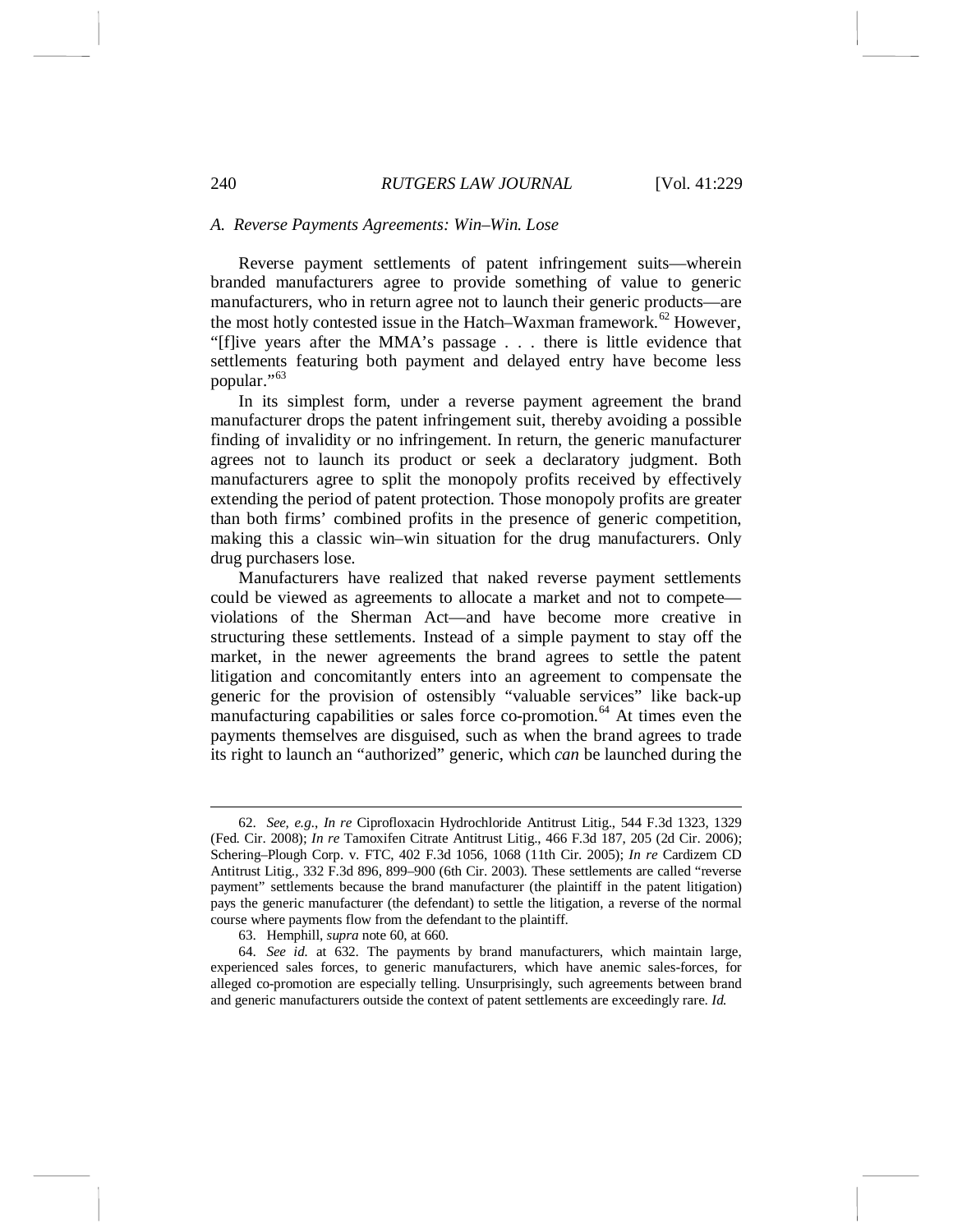first ANDA filer's 180-day exclusivity period, in exchange for delayed generic entry.<sup>[65](#page-12-0)</sup>

The fundamental economics of reverse payment schemes remain unchanged regardless of their window-dressing. Such schemes all involve agreements to delay generic entry and split monopoly profits achieved by the brand drug during that delay. Eliminating such schemes would in no way inhibit pro-competitive settlements of patent infringement litigation. Procompetitive settlements generally would involve a split patent term or immediate generic entry with a royalty or license paid by the generic to the brand. Tellingly, such settlements predominated in the time following the *Cardizem* decision holding reverse payments *per se* illegal,<sup>[66](#page-12-1)</sup> but have fallen off after subsequent decisions in other circuit courts have taken a more generous view of the legality of such agreements.<sup>[67](#page-12-2)</sup>

#### *B. Delay Caused By the Thirty-Month Stay*

The MMA addressed an egregious abuse of the thirty-month stay multiple stays on the same product—but left unchanged the basic thirtymonth stay that brand manufacturers use as a powerful weapon to delay generic entry. The FDA does not regulate the listing of patents in the Orange Book that later form the basis for infringement suits and the automatic thirty-month stay.<sup>[68](#page-12-3)</sup> This creates "a powerful incentive for the holder of an NDA to list any and every patent related to a drug product irrespective of whether

<span id="page-12-0"></span> <sup>65.</sup> *See* FED. TRADE COMM'N, AUTHORIZED GENERICS: AN INTERIM REPORT 1, 3 (June 2009), http://www.ftc.gov/os/2009/06/P062105authorizedgenericsreport.pdf. As one would expect, authorized generics take substantial profits from the generic manufacturer during its lucrative 180-day exclusivity period. *Id.* at 3. Even a simple agreement by a brand not to launch an authorized generic during that period represents a substantial transfer of value from the brand to the generic—even with no money changing hands—which is repaid by the generic's agreement to delay its entry. *Id.* Schemes involving authorized generics have increased in number and complexity. *Id.* 

<sup>66.</sup> *In re Cardizem CD Antitrust Litig.*, 332 F.3d 896 (6th Cir. 2003).

<span id="page-12-2"></span><span id="page-12-1"></span><sup>67.</sup> FED. TRADE COMM'N, AGREEMENTS FILED WITH THE FTC UNDER THE MEDICARE PRESCRIPTION DRUG, IMPROVEMENT, AND MODERNIZATION ACT OF 2003 7 (2008), http://www.ftc.gov/os/2008/05/mmaact.pdf (finding zero such agreements in 2004, three in 2005, and fourteen in 2006; *Cardizem* was decided in 2003).

<span id="page-12-3"></span><sup>68.</sup> FTC Study, *supra* note [19,](#page-4-0) at v ("[T]he FDA does not review the propriety of patents listed in the Orange Book, and courts have ruled that generic applicants have no private right of action to challenge those listings. As a result, there is no mechanism to delist an improperly listed patent from the Orange Book. The lack of such a mechanism may have real world consequences in that the Commission is aware of at least a few instances in which a thirty-month stay was generated solely by a patent that raised legitimate listability questions.").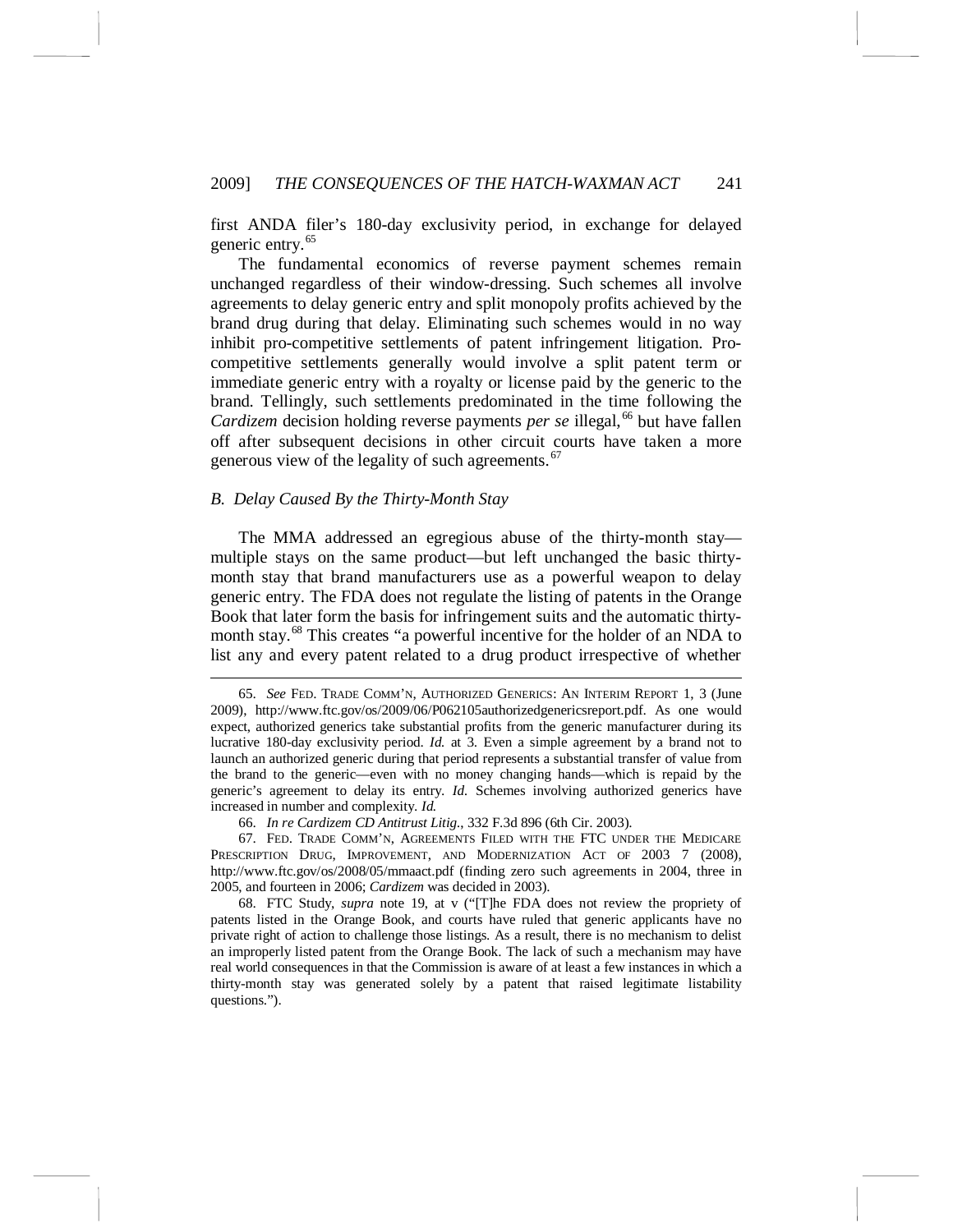such patent was a significant barrier to legitimate competition."<sup>[69](#page-13-0)</sup> Instead of being penalized for wrongfully listing a patent in the Orange Book, brand manufacturers are rewarded in the form of the automatic thirty-month stay that extends their monopoly power over the listed drug and permits continued monopoly profits.<sup>[70](#page-13-1)</sup>

<span id="page-13-3"></span>The thirty-month stay process repeatedly has been used to delay generic competition. While, in general, the generic eventually comes to market,  $71$  the delay itself is worth many millions of dollars to the brand manufacturers.

<span id="page-13-2"></span>71. While the generics generally come to market, sophisticated brand firms have devised ways to essentially nullify generic entry through product hopping—making marginal changes and switching from a product that faces imminent generic competition to a purportedly "new and improved" product that does not face generic competition. *See, e.g.*, Abbott Labs. v. Teva Pharm. USA, Inc., 432 F. Supp. 2d 408, 415 (D. Del. 2006) (describing allegations that Abbott Laboratories engaged in product hopping by changing the formulation of a drug and withdrawing the prior version of the drug to prevent generic competition). *See generally* Stacey L. Dogan & Mark A. Lemley, *Antitrust Law and Regulatory Gaming*, 87 TEX. L. REV. 685, 709–17 (2009) (describing product hopping as "a dangerous, marketdistorting regulatory game" and "precisely the sort of behavior the Sherman Act condemns"). Product hopping concerns continue, and often are part of a larger scheme including, for example, infringement litigation and reverse payments. *See, e.g*., FTC v. Watson Pharm., No. 09–598 (C.D. Cal. filed Jan. 29, 2009) (alleging product hopping as part of scheme to defeat generic entry).

<span id="page-13-0"></span> <sup>69.</sup> Alfred B. Engelberg, *Special Patent Provisions for Pharmaceuticals: Have They Outlived Their Usefulness?*, 39 IDEA 389, 415 (1999).

<span id="page-13-1"></span><sup>70.</sup> *Id*. (explaining that the thirty-month stay allows a "patent owner to prevent competition irrespective of the merits of the patent being asserted and without any meaningful penalty for a wrongful assertion save for the possible award of the opposing party's legal fees [which] are nominal as compared to the hundreds of millions of dollars in monopoly profits that can be earned during the thirty months a competitor is held off the market"). The citizen petition process has seen similar abuses. Percersky, *supra* note [17,](#page-3-3) at 784–85 (noting that "pharmaceutical companies have been know to file groundless citizen petitions and effectively delay the FDA's approval of the pending ANDA"). Individuals and companies can petition the FDA to raise concerns about pharmaceutical products that it regulates. 21 C.F.R. § 10.30. Brand manufacturers have used this process to raise safety and efficacy concerns, often involving bioequivalence measurements, on generic products. FTC Study, *supra* note [19,](#page-4-0) at 65. "Since there are no penalties or sanctions for filing meritless citizen petitions, and generic drug approval cannot occur until these petitions are resolved, the incentives for filing frivolous petitions are high." Bryan A. Liang, *Regulating Follow-on Biologics*, 44 HARV. J. ON LEGIS. 363, 421 n.434 (2007). Between 2003 and 2007 twenty of the twenty-one citizen petitions filed by brand manufacturers were rejected. *Id.* Nonetheless, the filings were worthwhile for the brand manufacturers, as the review process resulted in additional delays to FDA approval of competing generic drugs. *Id.* Recent legislation attempted to ameliorate this problem, *see* 21 U.S.C. § 355(q) (2006), but it is too early to judge its success.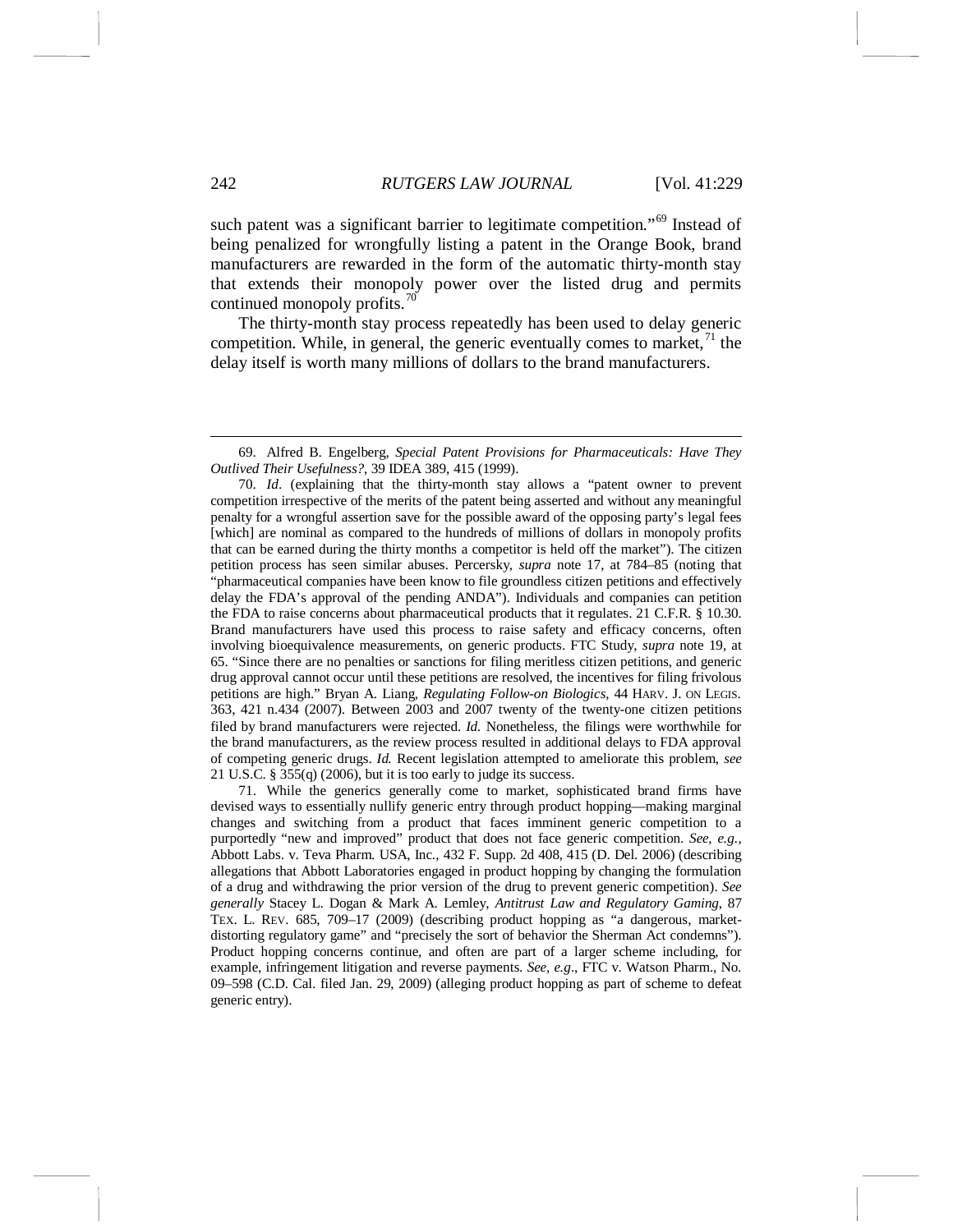# IV. "WHERE DO WE GO / WHERE DO WE GO NOW / WHERE DO WE GO"?<sup>[72](#page-14-0)</sup>

Twenty-five years later the Hatch–Waxman Act appears to be both a ringing success *and* a significant failure. Both analyses are correct. The Act streamlined the ANDA process and enabled wider access to generic drugs. In 1984, before passage of the Act, 150 off-patent brand name drugs had no generic competition<sup>[73](#page-14-1)</sup> and only thirty-five percent of the top selling drugs with expired patents faced generic competition.<sup>[74](#page-14-2)</sup> Today, virtually all off-patent drugs have generic competitors.<sup>[75](#page-14-3)</sup> In 2007, according to IMS Health, generics accounted for more than two-thirds of total prescriptions dispensed nationally and, due to their lower prices, only one-fifth of spending on prescription drugs.[76](#page-14-4) The Hatch–Waxman Act's success in bringing less expensive generic drugs to market is undeniable.<sup>[77](#page-14-5)</sup>

This success, however, has been mitigated. As described above, drug manufacturers continue to exploit loopholes and engage in "marketdistorting regulatory gam $\left[$ ing $\right]$ <sup>[78](#page-14-6)</sup> that costs drug purchasers billions of dollars.<sup>[79](#page-14-7)</sup> If the Act has succeeded beyond all expectations in bringing more generics to market, it also has failed spectacularly by creating a complex framework that has been exploited to delay generic entry of some of those same drugs. The legislative history reveals that Congress expected the ANDA process to save consumers approximately \$1 billion.<sup>[80](#page-14-8)</sup> Yet as one commentator notes, reverse payment agreements alone—an exploitation of a loophole created by the Hatch–Waxman Act—today cost drug purchasers over \$16 billion annually. $81$ 

79. Hemphill, *supra* not[e 60,](#page-10-5) at 650–51.

<span id="page-14-8"></span><span id="page-14-7"></span><span id="page-14-6"></span>80. H.R. Rep. No. 98–857, pt. 1, at 20 (1984). In 1983, the government spent a total of \$2.4 billion on prescription drugs. *Id.* at 18.

<span id="page-14-9"></span>81. Hemphill, *supra* note [60,](#page-10-5) at 661 (estimating that the annual "buyer overcharge from pay-for-delay settlements likely exceeds \$16 billion").

<span id="page-14-0"></span> <sup>72.</sup> Guns N' Roses, *Sweet Child O' Mine*, *on* APPETITE FOR DESTRUCTION (Geffen Records 1988).

<sup>73.</sup> H.R. Rep. No. 98–857, pt. 1, at 16.

<span id="page-14-2"></span><span id="page-14-1"></span><sup>74.</sup> CONGRESSIONAL BUDGET OFFICE, HOW INCREASED COMPETITION FROM GENERIC DRUGS HAS AFFECTED PRICE AND RETURNS IN THE PHARMACEUTICAL INDUSTRY xii (1998), http://www.cbo.gov/ftpdocs/6xx/doc655/pharm.pdf.

<sup>75.</sup> *Id.*

<span id="page-14-4"></span><span id="page-14-3"></span><sup>76.</sup> Sarah K. Nothelfer, *Generic Drugs the Prescription for Saving Money*, THE SAGINAW NEWS, March 28, 2008, http://blog.mlive.com/saginawliving/2008/03/ generic\_drugs\_the\_prescription.html.

<span id="page-14-5"></span><sup>77.</sup> Spending on research and development—the second goal of the Hatch–Waxman Act—also has increased. *See* Weiswasser, *supra* note [14,](#page-2-7) at 607.

<sup>78.</sup> Dogan, *supra* note [71,](#page-13-3) at 717.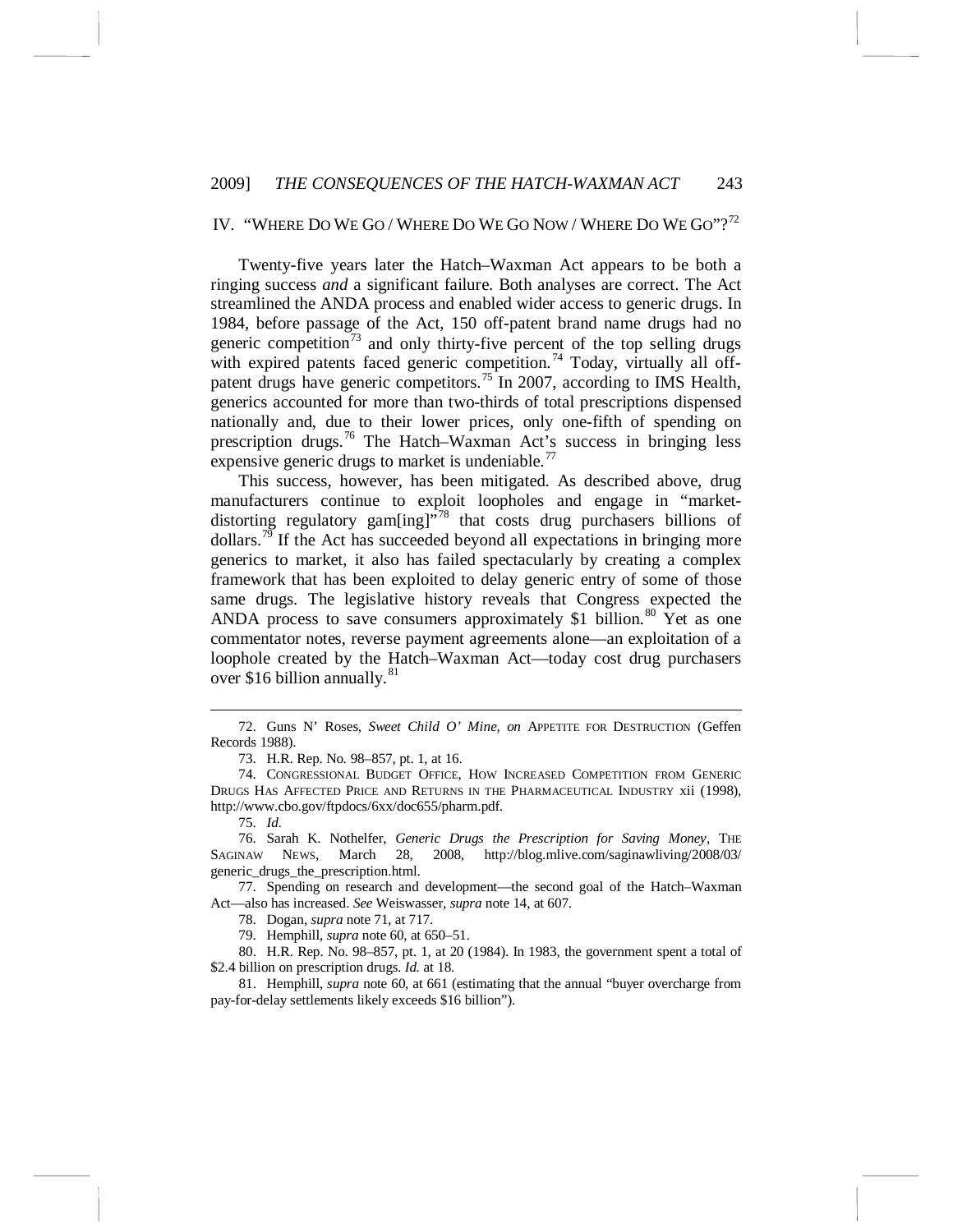The Act's dual purposes—speeding entry of less expensive generic drugs and providing sufficient incentives for development of new drugs—remain as important today as they were twenty-five years ago. We believe that the Hatch–Waxman framework need not tolerate the destructive rent-seeking behavior that currently exists and, with the full benefit of twenty-five plus years of actual experience, we suggest three options for closing the loopholes.<sup>[82](#page-15-0)</sup> We present these options in order, from most- to least-likely. Whether they are also arranged in ascending order of efficacy is an open question.

# *A. Another Patch: Ending Reverse Payment and Thirty-Month Stay Abuses*

Additional legislative patches are the most obvious way to end continuing abuses of the Hatch–Waxman Act. Arguments exist for courts to prohibit reverse payments based on both the text and the legislative history of the Hatch–Waxman Act; $^{83}$  $^{83}$  $^{83}$  however, as the somewhat tortured history of antitrust challenges to reverse payments has made clear,  $84$  a legislative fix is far more efficient than piecemeal judicial determinations. Happily, legislation addressing reverse payments is currently pending.<sup>[85](#page-15-3)</sup>

<span id="page-15-0"></span> <sup>82.</sup> Certain mechanisms do exist for reining in the worst abuses. For example, courts find cognizable antitrust allegations of anticompetitive conduct when manufacturers file baseless patent infringement suits or citizen petitions that are merely shams to delay generic entry. *See* Louisiana Wholesale Drug Co., Inc. v. Sanofi–Aventis, No. 07–CV–7343, 2008 WL 4580016 (S.D.N.Y. Oct. 14, 2008) (denying defendants' motion for summary judgment). The sham standard, however, is exacting, as it requires a plaintiff to prove both subjective and objective baselessness. *See* Professional Real Estate Investors, Inc. v. Columbia Pictures Indus., Inc., 508 U.S. 49, 60–61 (1993). Reliance on such a limited tool to police misconduct has left manufacturers with nearly free reign to exploit the Hatch–Waxman Act.

<span id="page-15-1"></span><sup>83.</sup> Comment, *Prognosis Negative: Why the Language of the Hatch–Waxman Act Spells Trouble for Reverse Payment Agreements*, 56 CATH. U. L. REV. 155, 177–184 & n.153 (2006) (arguing that the Hatch–Waxman Act "list[s] what remedies are available for parties to a patent infringement suit . . . [and] the textual canon of expressio unius est exclusio alterius demands that things absent from a list, like the availability of reverse payments, be excluded from that list" and that "[r]everse payment agreements have anti-competitive effects that seem counter to the drafters' intent to encourage an environment where generic drugs are more easily approved for market").

<span id="page-15-2"></span><sup>84.</sup> *Compare In re* Cardizem CD Antitrust Litig., 332 F.3d 896, 911 (6th Cir. 2003) (finding reverse payments *per se* illegal), *with* Schering–Plough Corp. v. FTC, 402 F.3d 1056, 1076 (11th Cir. 2005), *cert. denied*, 126 S. Ct. 2929 (2006); Valley Drug Co. v. Geneva Pharm., Inc., 344 F.3d 1294, 1300 (11th Cir. 2003).

<span id="page-15-3"></span><sup>85.</sup> *See, e.g*., Protecting Consumer Access to Generic Drugs Act of 2009, H.R. 1706, 111th Cong. (2009) (prohibiting "any person to directly or indirectly be a party to any agreement resolving or settling a patent infringement claim in which an ANDA filer receives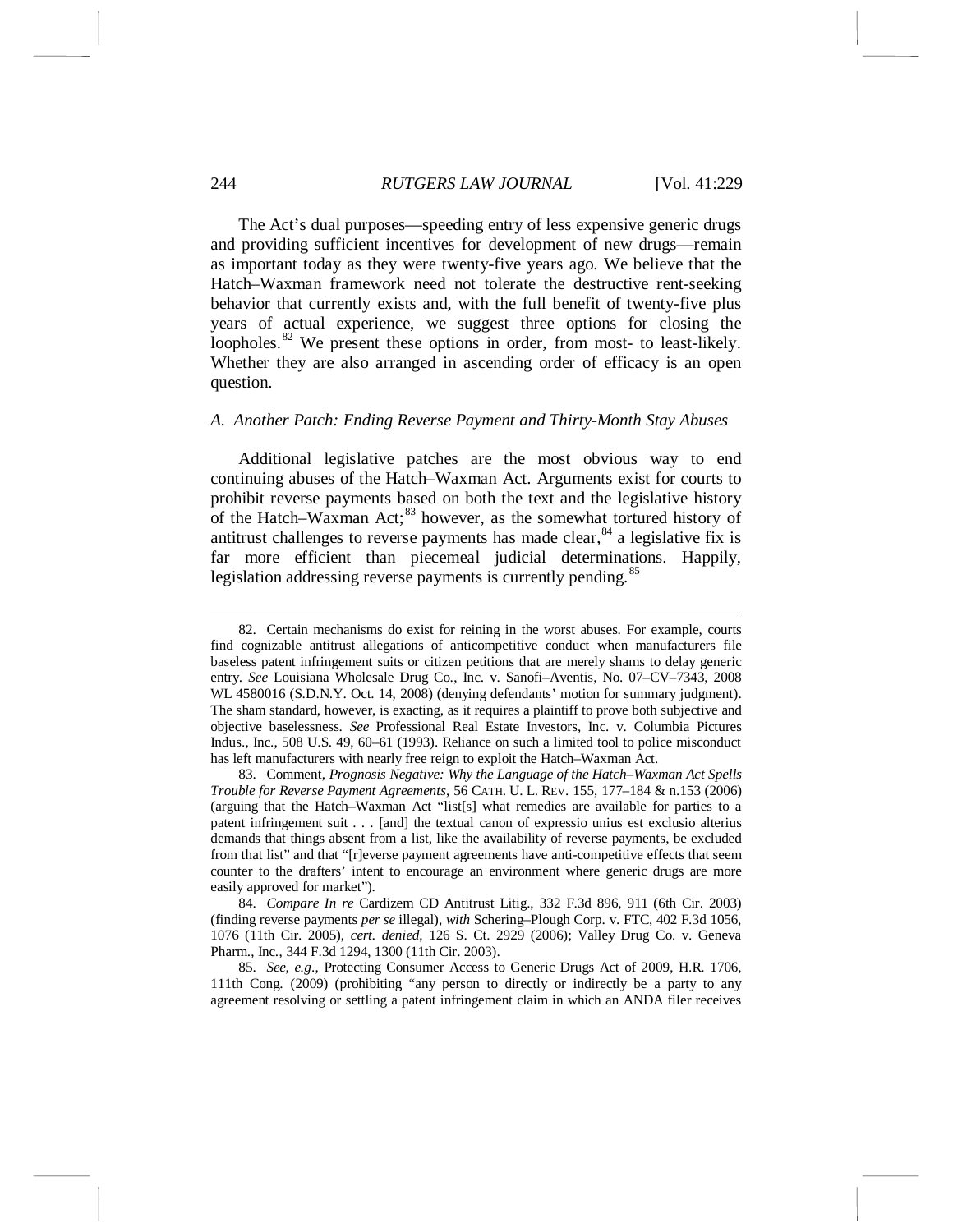While ending the practice of reverse payments would be a welcome step, it would do nothing to ameliorate the abuses of the thirty-month stay. As discussed *supra*, the Hatch–Waxman Act's automatic thirty-month stay provides great incentive for brand manufacturers to list patents in the Orange Book and then file patent infringement cases on even the most questionable patents. Absent the thirty-month stay, this perverse incentive to engage in dubious patent litigation disappears.

The legislative history reveals that the drafters of the Hatch–Waxman Act did not intend to modify substantive patent law.<sup>[86](#page-16-0)</sup> The thirty-month stay was included as a procedural tool to "balance[] the rights of a patent owner to prevent others from making [] its patented product and the rights of third parties to contest the validity of a patent."[87](#page-16-1) Congress rejected amendments prohibiting ANDA approval until the patent litigation was finally resolved because it was feared that such a rule would "substantially delay" generics from coming to market.<sup>[88](#page-16-2)</sup> From the drafters' perspective, the thirty-month stay would have little "practical" effect, as "it was believed the [thirtymonth] time period would not affect when generic manufacturers would begin to market their drugs."[89](#page-16-3)

The practice has been just the opposite. In reality, brand manufacturers have used the thirty-month stay as an additional patent extension strategy. With even the most questionable patent providing a brand manufacturer that lists it in the Orange Book with thirty-months of additional exclusivity, brand manufacturers have exploited the stay in ways that the drafters of the Hatch– Waxman Act never envisioned or intended. The drafters' stated desire not to change substantive patent rights has not been given effect, as the automatic stay effectively extends patent terms by up to thirty months. In the case of a blockbuster drug, this results in monopoly profits worth hundreds of millions

86. H.R. Rep. No. 98–857, pt. 1, at 28.

87. *Id.*

88. H.R. Rep. No. 98–857, pt. 2, at 10.

<span id="page-16-3"></span><span id="page-16-2"></span><span id="page-16-1"></span><span id="page-16-0"></span>89. Applications for FDA Approval to Market a New Drug: Patent Submission and Listing Requirements and Applications of 30-Month Stays on Approval of Abbreviated New Drug Applications Certifying That a Patent Claiming a Drug Is Invalid or Will Not Be Infringed, 68 Fed. Reg. 36,676, 36,694 (June 18, 2003).

anything of value; and the ANDA filer agrees not to research, develop, manufacture, market, or sell, for any period of time, the drug that is to be manufactured under the ANDA involved and is the subject of the patent infringement claim"); the companion bill in the Senate is the Preserve Access to Affordable Generics Act, S. 369, 111th Cong. (2009) (making it illegal for parties involved in pharmaceutical patent litigation to sign a settlement agreement in which the generic company receives "anything of value" and agrees not to come to market for any period of time).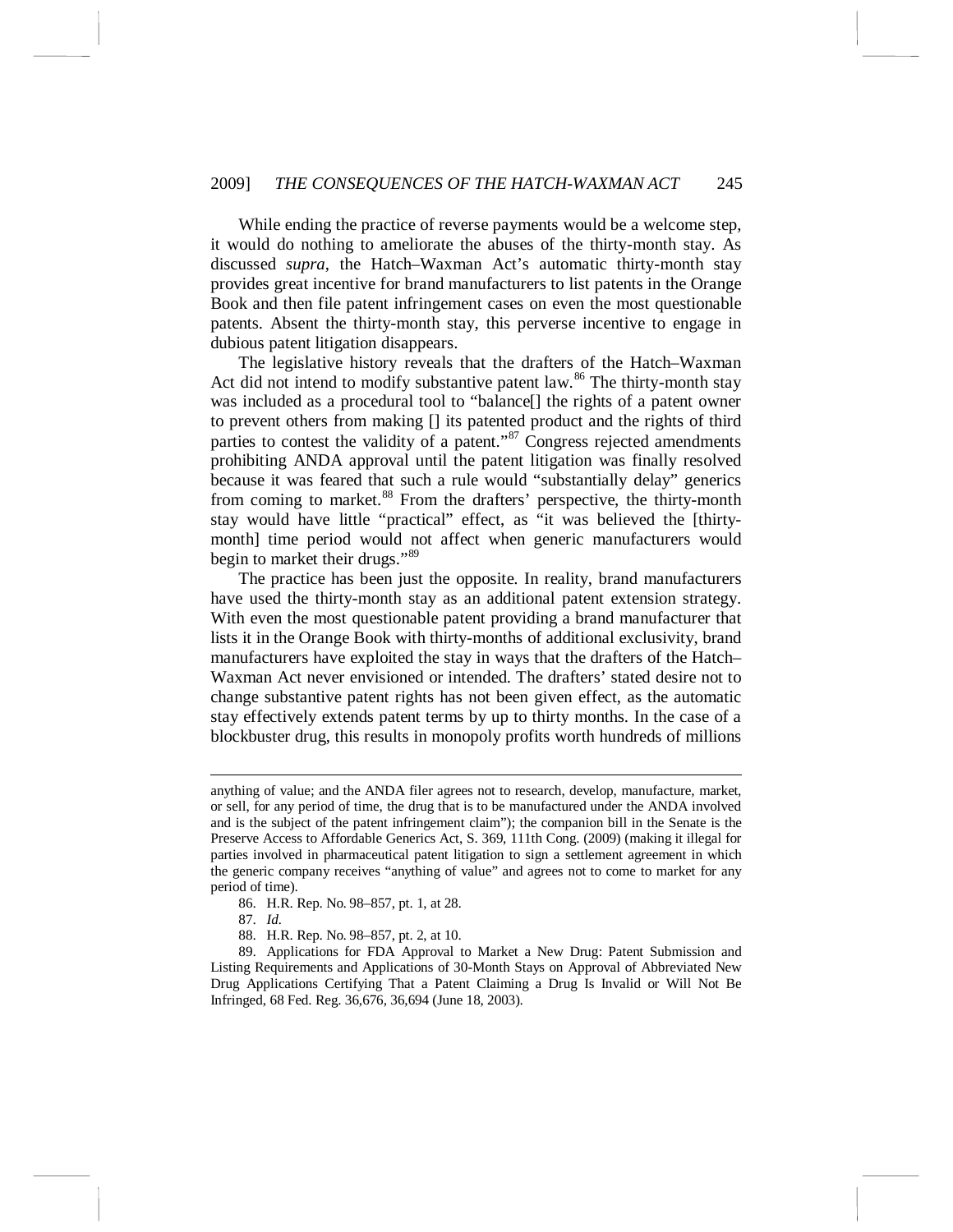or even billions of dollars. The cleanest fix for abuses of the thirty-month stay is simply to write the stay out of the Act.

Patent holders will not be defenseless if the automatic thirty-month stay is removed. To the contrary, patent holders will be able to bring the very same infringement actions and recover the very same treble damages that are found sufficient in all other patent litigation.<sup>[90](#page-17-0)</sup> Patent holders will still be able to apply for preliminary injunctions or temporary restraining orderings to block imminent generic launches, but the stay will not be automatic.  $\delta$ Ironically, the same brand manufacturers who, in the reverse payment context, tout the need for settlements to quickly resolve litigation use the automatic thirty-month stay to delay patent litigation. Congress should amend the Hatch–Waxman Act to end this practice. We predict that such an amendment would significantly cut back on patent litigation and encourage early pre-competitive compromises between brand and generic manufacturers.

<span id="page-17-0"></span> <sup>90.</sup> *See* 35 U.S.C. § 284 (2006) (providing for award of treble damages in infringement actions); Yurman Studio, Inc. v. Castaneda, 591 F. Supp. 2d. 471, 503 n.191 (S.D.N.Y. 2008) ("Treble damages are available for willful infringement of a patent under 35 U.S.C. § 284."). To the extent that brand manufacturers complain that smaller generic manufacturers are not able to satisfy potentially large judgments, bonding can address that problem.

<span id="page-17-1"></span><sup>91.</sup> Though brand manufactures have argued that generic launch causes irreparable injury justifying emergent equitable relief, real-world experience refutes that argument. For example, in 2006, after the thirty-month stay had expired, but before its patent litigation against brand manufacturer Bristol Myers Squibb ("BMS") was resolved, generic manufacturer Apotex launched a generic version of the prescription drug Plavix. Apotex flooded the market with as much as six months' supply of generic Plavix before BMS sought and won a preliminary injunction barring further sales of the generic product. Sanofi– Synthelabo v. Apotex Inc., 488 F. Supp. 2d 317, 321, 325, 350 (S.D.N.Y. 2006). To win the preliminary injunction BMS argued that it would suffer irreparable injury if the generic sales continued because—for some unexplained reason—BMS would be unable to recapture the market if its patent ultimately were upheld. In reality, after Apotex was ordered to halt its sales, BMS regained its monopoly position and pricing power despite the fact that the market had already seen six months' of generic supply that supposedly would cause irreparable injury. A quick look at BMS's sales of Plavix confirms the absurdity of BMS's argument. Plavix's 2005 sales were \$3.82 billion, and its 2006 sales —affected by the Apotex launch fell to \$3.26 billion, but sales then recovered and indeed far surpassed prior sales, as 2007 sales were \$4.76 billion and 2008 sales topped \$5.6 billion. Bristol Myers Squibb Co., 2007 Annual Report (Form 10-K at 48) (filed Feb. 22, 2008); Bristol Myers Squibb Co., 2008 Annual Report (Form 10-K at 4) (filed Feb. 20, 2009). And, all this occurred at the same time that BMS was undergoing a criminal investigation, guilty pleas, removal of its CEO and other senior executives and a general public relations nightmare concerning its attempt to enter into secret reverse payment deals with Apotex and its lies to the government concerning those deals. That is, BMS's position to recapture sales could not have been worse, yet its sales could not have been higher.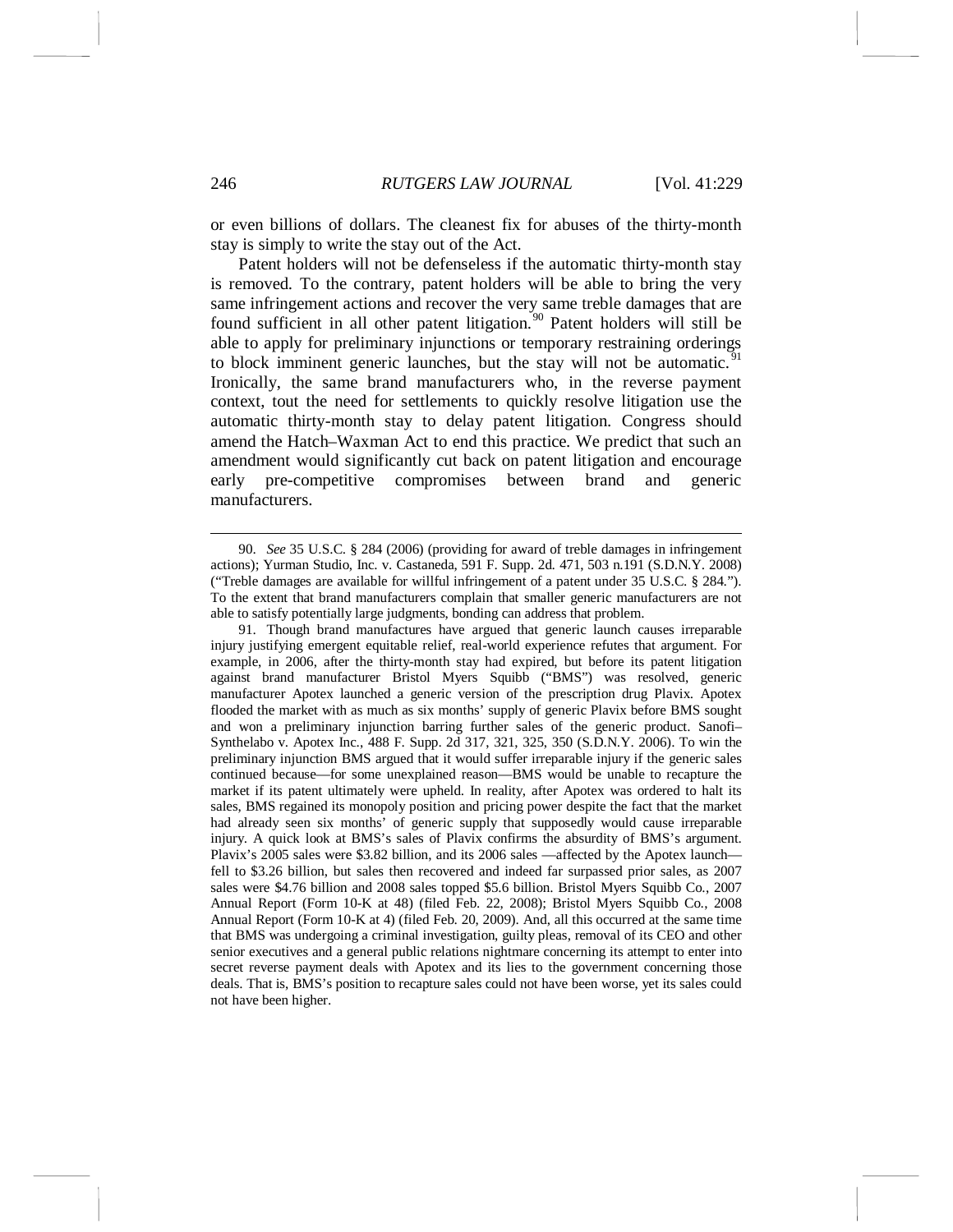Even if legislation were explicitly to prohibit reverse payments and end the automatic thirty-month stay we are not convinced that all the problems would be solved or that new and greater problems would not materialize. As experience with the MMA has shown, well-intentioned fixes are not always successful. For example, following the MMA's prohibition on consecutive thirty-month stays,

[brand manufacturers] took a different tack: rather than stacking patents, they stacked products[,] making trivial changes to their product formulation and pulling the old drug from the market. This product hopping delays generic competition in two ways. First, . . . product hopping can prompt a whole new set of Orange Book filings, ANDA Paragraph IV certifications, and litigation-triggered thirty-month stays. Second, even without new patent claims, product hopping delays generic substitution for the new branded product because the generic firm must file a second ANDA, which faces the same lengthy FDA review as the first one. The generic firm may, of course, continue to offer the first drug, for which it already gained approval. That means nothing, however, if the branded firm has pulled that drug from pharmacy shelves and convinced doctors to write scripts for its new product. Until the ANDA for that new product is approved (with its AB-rating), state laws limit the ability of pharmacists to substitute the "old" generic for the "new" branded drug."<sup>[92](#page-18-0)</sup>

The amount of money at stake is so great, and the stakeholders are so sophisticated, that any legislative fix is likely to be temporary at best while the players regroup and consider new ways to game the system.

# *B. Let's Call in the Experts: An Argument for Regulatory Expertise*

The evolution of the drug regulatory system, the Hatch–Waxman Act, and the drug industry itself suggests that we may need new, or at least different, tools to address the current problems. C. Scott Hemphill persuasively argues that courts, the traditional arbiters in antitrust rulemaking, suffer from structural deficiencies that render them poorly suited to address the ever-changing issues created by the Hatch–Waxman Act, and especially reverse payment agreements.<sup>[93](#page-18-1)</sup> Hemphill explains that while courts necessarily focus only on the case at hand, regulatory agencies like the

<span id="page-18-1"></span><span id="page-18-0"></span> <sup>92.</sup> Dogan, *supra* note [71,](#page-13-3) at 711–12.

<sup>93.</sup> Hemphill, *supra* note [60,](#page-10-5) at 674.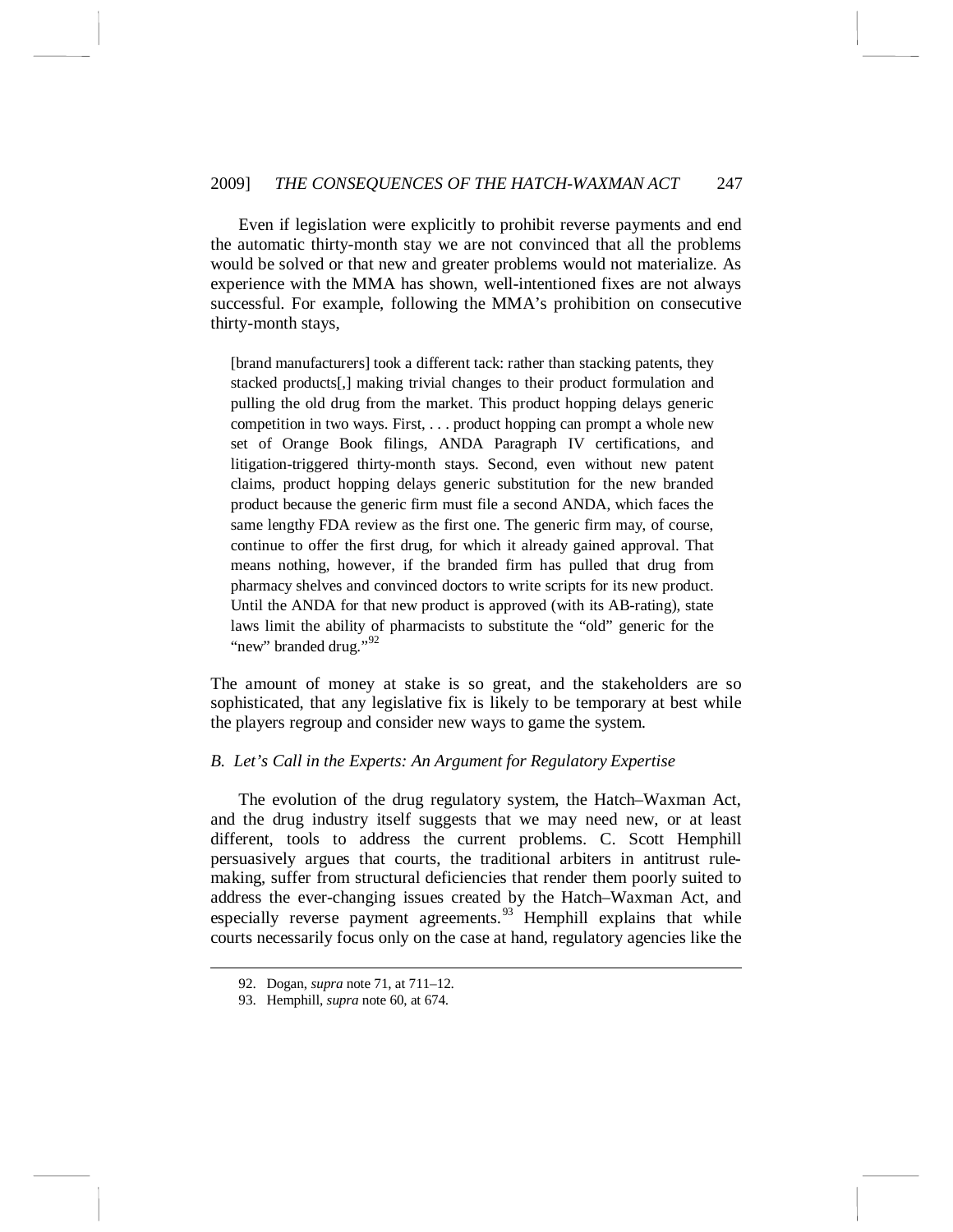FTC, to whom the terms of settlements must be reported pursuant to the  $MMA<sub>1</sub><sup>94</sup>$  $MMA<sub>1</sub><sup>94</sup>$  $MMA<sub>1</sub><sup>94</sup>$  stand in a superior and indeed unique position. Because the FTC is able to aggregate information and promulgate more effective rules, we should rely on it instead of on courts as the primary rule-maker for drug manufacturers' conduct, and we should grant it the authority to carry out those functions.<sup>[95](#page-19-1)</sup>

Hemphill's points are sound and his proposal for a greater regulatory role to combat reverse payment agreements is welcome.<sup>[96](#page-19-2)</sup> Though we agree that the FTC should play an important and likely the central role, other agencies, such as the FDA and potentially the Patent and Trademark Office ("PTO"), also have expertise that could be valuable. For instance, one can imagine expanded roles for the FDA and PTO working together to serve as gatekeepers for the Orange Book listing process. Using agency expertise to resolve expeditiously some of the issues in the current system is a compelling argument, but the FTC is likely not the only agency that could have important input.

# *C. And the Winner Is . . . Prizes?*

The problems stemming from the Hatch–Waxman Act system arguably call not just for the normal legislative tinkering, but for a paradigmatic rethinking of how best to ensure access to less expensive drugs while still providing sufficient incentives for drug development. As the brief history set forth at the beginning of this Article makes clear, such seismic shifts do occur every generation or two and the time may be ripe for a fundamental rethinking of the Hatch–Waxman regulatory system.

The very structure of the Hatch–Waxman Act, in which Title I addresses the streamlined ANDA process while Title II focuses on patent restoration, establishes these goals as conflicting and the legislation as a balance between the two goals. These goals, however, are not necessarily at odds. A prizebased system would foster both goals directly, simultaneously, and arguably far more efficiently than the current system.

<span id="page-19-0"></span> <sup>94.</sup> Pub. L. No. 108–173, § 1112, 117 Stat. 2066 (2003) (codified in scattered sections of 42 U.S.C. and 26 U.S.C.).

<sup>95.</sup> Hemphill, *supra* not[e 60,](#page-10-5) at 688 (concluding that the FTC is "uniquely positioned").

<span id="page-19-2"></span><span id="page-19-1"></span><sup>96.</sup> *Id.* Hemphill also argues for "a presumption of illegal payment where a side deal is reached contemporaneously with delayed entry." *Id.* Such a presumption, while likely factually accurate in most cases, arguably would require even greater progress than the legislative patch of abolishing the automatic thirty-month stay, discussed *supra*.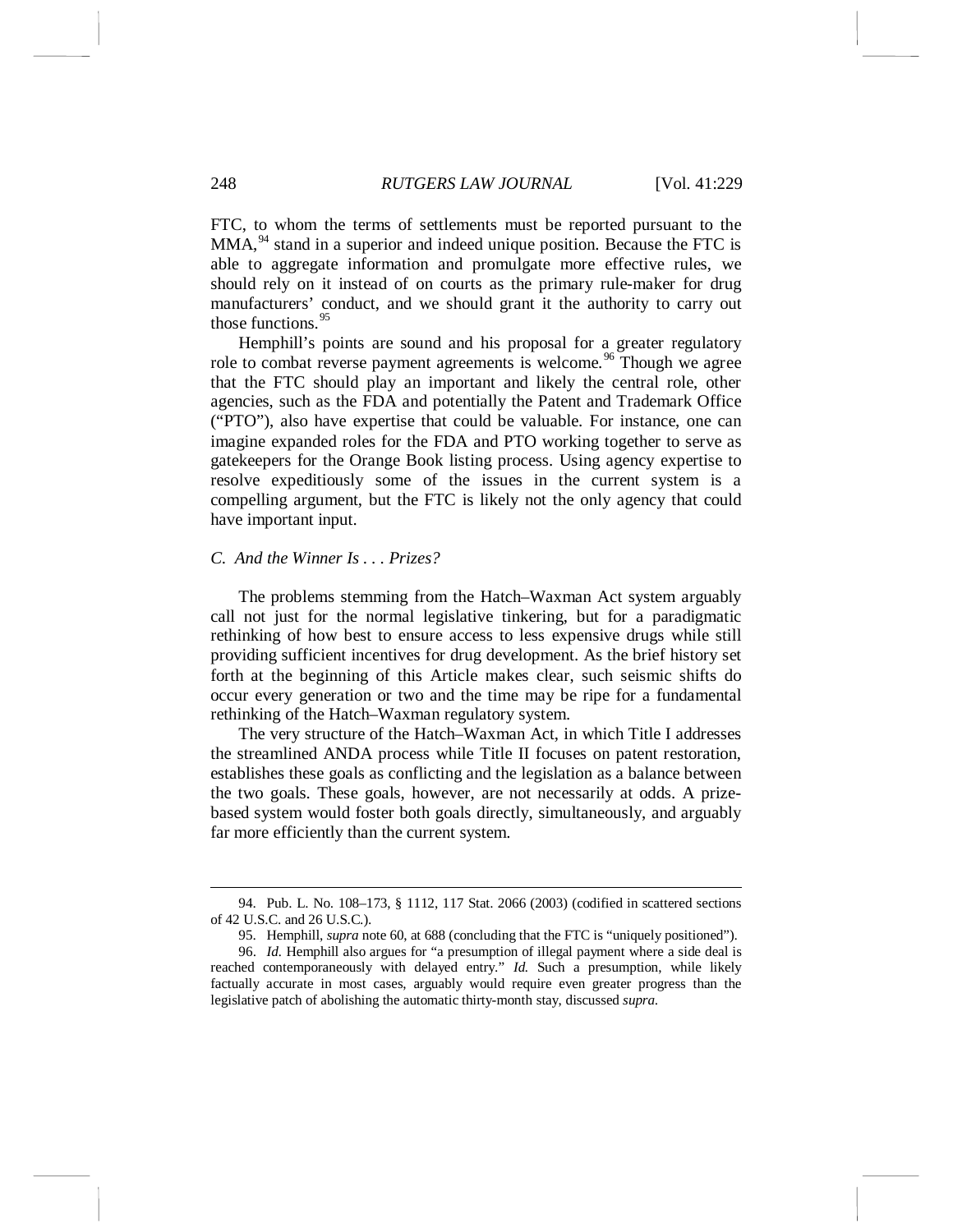### 2009] *THE CONSEQUENCES OF THE HATCH-WAXMAN ACT* 249

<span id="page-20-0"></span>A prize-based system offers numerous benefits over the current system of drug development. Prizes can directly link rewards to improved health outcomes, whereas the current patent-based system creates valuable property rights that often have little relation to improved health outcomes.<sup>[97](#page-20-1)</sup> Line extensions<sup>[98](#page-20-2)</sup> and "me-too" drugs, for example, offer little treatment value compared to existing drugs, yet consume substantial resources. "The corollary effect to giving prizes based on health outcomes of medicines rather than monopoly pricing is that incentives for drug discovery would then be aligned with finding medicines that will improve the health of the most people," instead of "narrowly focusing on incremental improvements to medicines which only benefit a narrow group that can afford to pay the highest prices."<sup>[99](#page-20-3)</sup> The deadweight loss from the current system of monopoly drug pricing has been estimated to be up to \$30 billion annually.<sup>[100](#page-20-4)</sup>

<span id="page-20-7"></span>The prescription drug industry lacks the price discipline present in most industries because of its tripartite nature in which the drivers of demand (physicians) are largely insulated from the economic purchasers (government or private health plans).<sup>[101](#page-20-5)</sup> In most industries, an incremental improvement would justify only an incremental change in price. If, for example, the new model-year car contained a minor improvement, *e.g.*, a navigation system, the manufacturer could not price the new model 900% higher than the prioryear model and expect to make many sales. Drug manufacturers, on the other hand, are able to maintain market share while launching line extensions that offer only minimal benefits over older, now-generic versions even though the new products cost 900% more than older generic products.<sup>[102](#page-20-6)</sup> Prizes could

<span id="page-20-1"></span> <sup>97.</sup> *See* Marlynn Wei, *Should Prizes Replace Patents? A Critique of the Medical Innovation Prize Act of 2005*, 13 B.U. J. SCI. & TECH. L. 25, 26 (2007) (discussing how the patent system leads to "the production of drugs that have little incremental therapeutic value, such as follow-on drugs that are substantially similar to established blockbuster drugs (socalled 'me-too' drugs)").

<sup>98.</sup> *E.g.*, Wellbutrin SR and Wellbutrin XL.

<span id="page-20-3"></span><span id="page-20-2"></span><sup>99.</sup> Sara E. Crager, Ethan Guillen & Matt Price, *University Contributions to the HPV Vaccine and Implications for Access to Vaccines in Developing Countries: Addressing Materials and Know-How in University Technology Transfer Policy*, 35 AM. J.L. & MED. 253, 274 (2009).

<sup>100.</sup> Wei, *supra* not[e 97,](#page-20-0) at 27.

<sup>101.</sup> Patients, as consumers, constitute the third leg.

<span id="page-20-6"></span><span id="page-20-5"></span><span id="page-20-4"></span><sup>102.</sup> Because of the tripartite nature of the domestic health care system and the presence of generic automatic substitution laws, meaningful price competition for prescription drugs occurs generally only within a molecule, *i.e*., between a brand and generics than can be automatically substituted for that brand in the pharmacy. *See* Teva Pharm. USA v. Abbott Labs., 580 F. Supp. 345, 354–55 (D. Del. 2008) (explaining price competition dynamic for prescription pharmaceuticals). Automatic substitution laws normally facilitate swift and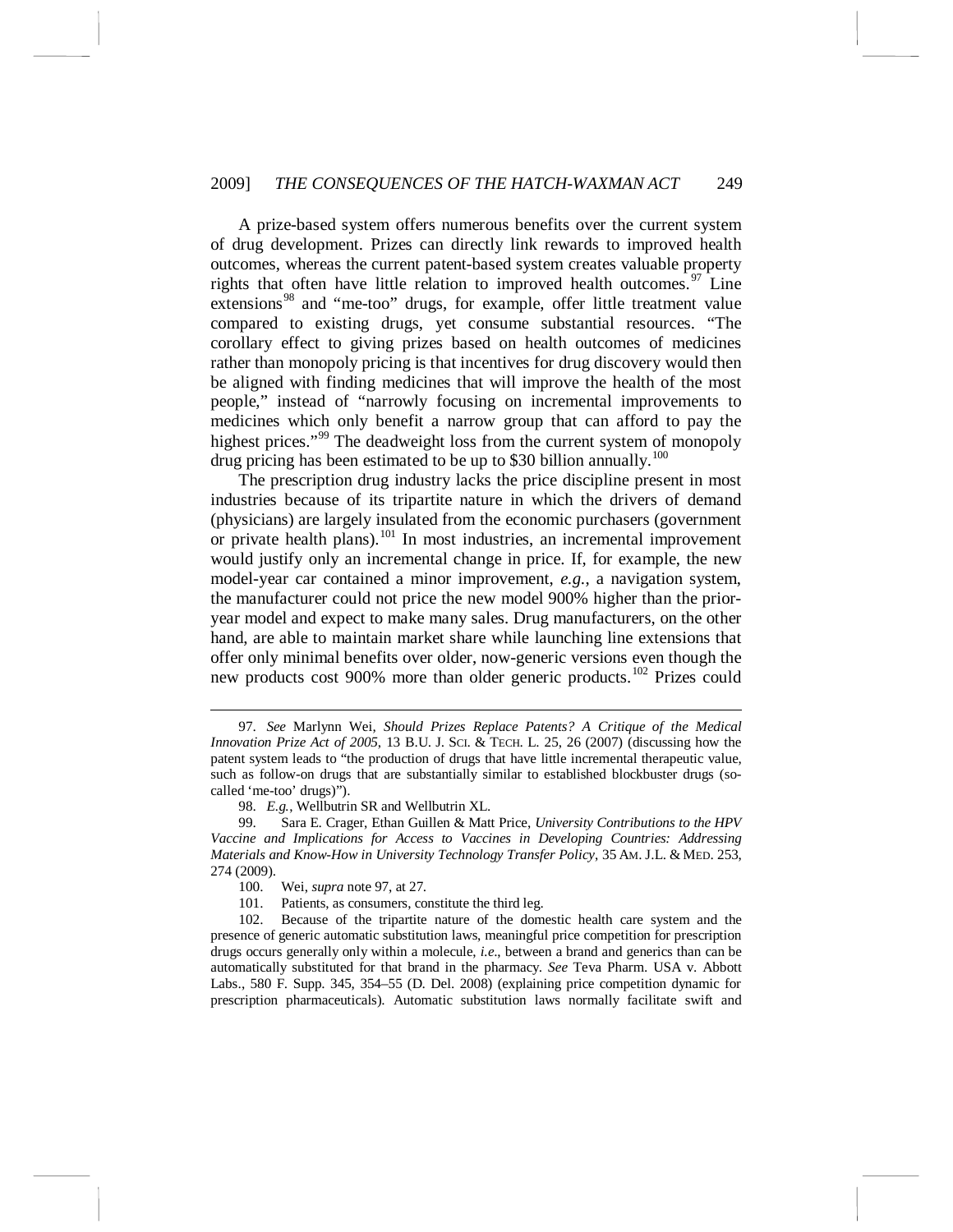restore price discipline to drug manufacturing and create a more rational reward system for innovation.

Prizes would spur direct expenditures on research and development ("R&D"), often in a greater amount than the prize itself. In a "race towards a common prize[, i]f an uncoordinated group of individuals [is] each seeking the prize, and the prize has a known value, then each individual rationally might elect to spend up to just less than the value of the prize to get it, which would mean that as a group they are spending more in aggregate than the value of the prize."<sup>[103](#page-21-0)</sup> The Hatch–Waxman Act aims to foster research and development, yet takes no steps to ensure that the fruits of the patent term extension—the valuable carrot offered to brand manufacturers—would actually be devoted to R&D. Given outsized profits in the pharmaceutical industry,<sup>[104](#page-21-1)</sup> and the fact that the industry spends nearly twice as much on marketing as on R&D, it seems that much of the surplus that was awarded to brand manufacturers through the patent term restoration was devoted to areas other than R&D. Money spent on prizes would directly spur investment in R&D.

Prizes have a favorable historical legacy. From the discovery of a method to measure longitude, [105](#page-21-2) to the Orteig Prize won by Charles Lindbergh in  $1927$ ,<sup>[106](#page-21-3)</sup> to the 2009 Netflix prize for improving movie

104. *See supra* note [25](#page-5-5) and accompanying text.

<span id="page-21-3"></span><span id="page-21-2"></span><span id="page-21-1"></span>105. *See* DAVA SOBEL, LONGITUDE: THE TRUE STORY OF A LONE GENIUS WHO SOLVED THE GREATEST SCIENTIFIC PROBLEM OF HIS TIME (Penguin Books 1996) (1995).

106. Wei, *supra* not[e 97,](#page-20-0) at 30.

efficient conversion of the market from the brand to the generic product. *See* Barr Labs., Inc. v. Abbott Labs., 978 F.2d 98, 103 (3d Cir. 1992) (discussing mandatory substitution laws). However, brand manufacturers can frustrate these laws with minor tweaks to their products *e.g.*, changing the drug from a capsule to a tablet formulation, which prevents automatic substitution—and thereby defeat the system of efficient generic entry and continue to charge monopoly prices.

<span id="page-21-0"></span><sup>103.</sup> F. Scott Kieff, *Coordination, Property, and Intellectual Property: An Unconventional Approach to Anticompetitive Effects and Downstream Access*, 56 EMORY L.J. 327, 371 (2006). This multiplier effect is evident with the Ansari X PRIZE, which offered \$10 million to "the first private team to build and launch a spacecraft capable of carrying three people to 100 kilometers above the earth's surface, twice within two weeks." The \$10 million prize spurred "26 teams from 7 different nations [to collectively] spen[d] more than \$100 million to win the prize." Ansari X PRIZE, http://space.xprize.org/ansari-x-prize (last visited Oct. 17, 2009). For other recent examples of the use of prizes, *see* Lee Davis & Jerome Davis, *How Effective Are Prizes as Incentives to Innovation? Evidence from Three 20th Century Contests*, Paper for the Druid Summer Conference on Industrial Dynamics, Innovation and Development, Elsinore, Denmark (2004), http://www.druid.dk/conferences/summer2004/ papers/ds2004-114.pdf (unpublished manuscript, presented at DRUID Summer Conference).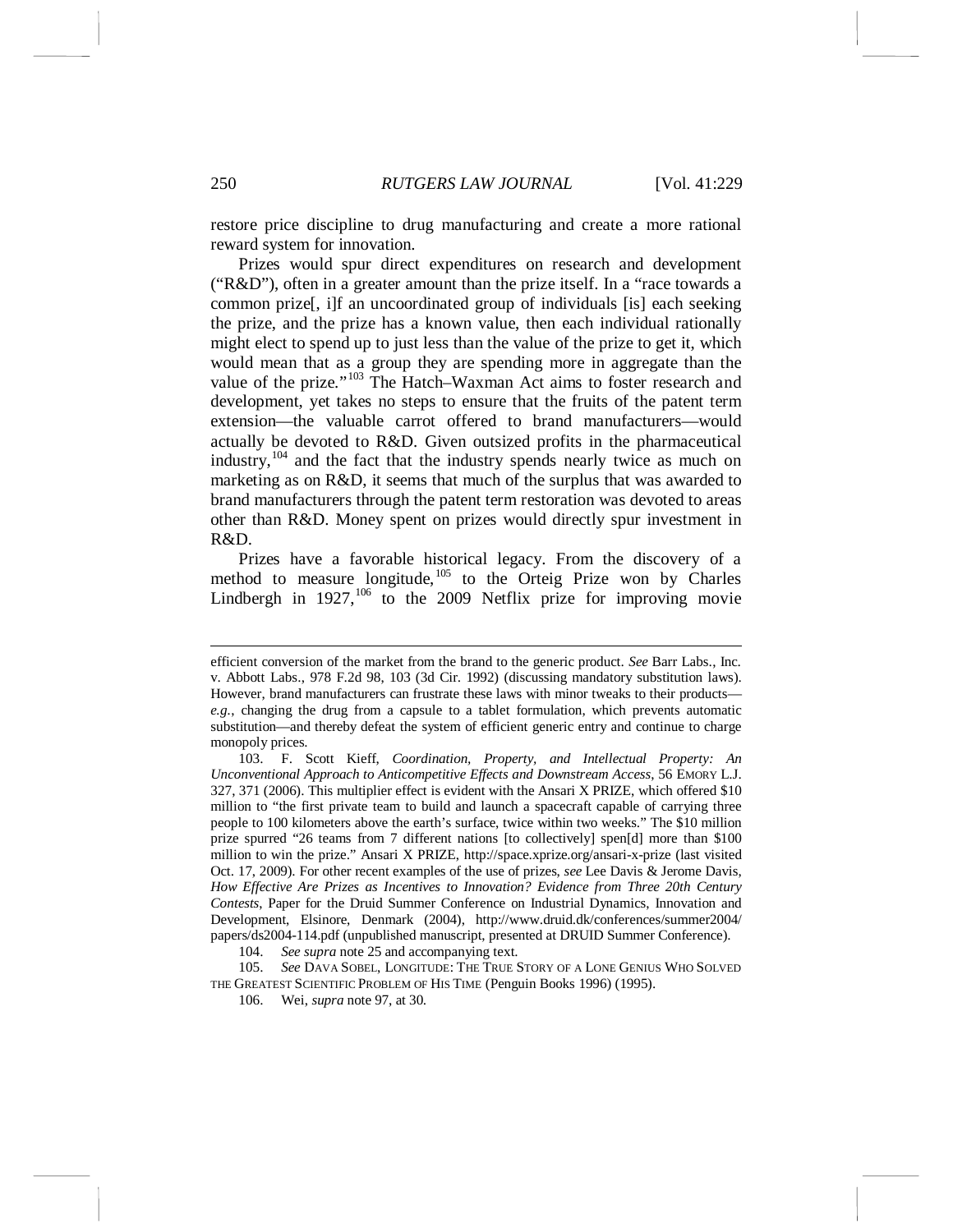preference recommendations, $107$  prizes have a long and successful history. While a prize-based system for pharmaceuticals is unlikely to completely supplant the patent system anytime soon,<sup>[108](#page-22-1)</sup> support for the idea is growing,<sup>[109](#page-22-2)</sup> and the idea should not be rejected because it seems new or untested.

Prize-based systems can take many different forms and we do not offer an opinion on which method is best.<sup>[110](#page-22-3)</sup> What we do offer, having seen firsthand the effects of the Hatch–Waxman Act, is strong encouragement for a prize-based system to be considered and incorporated as part of the solution to the problem of affordable drug development.

We suggest that legislators consider a hybrid approach that does not require a wholesale revision of the current framework governing generic drugs but employs prizes to combat some of the worst abuses in the current system. For example, a hybrid system that awards patents to drugs that are indeed new molecular entities while providing appropriately-sized prizes for line-extensions or substantially similar formulations of the same active ingredient<sup>[111](#page-22-4)</sup> would help avoid the deadweight losses discussed above while still rewarding innovation. It would also likely refocus R&D dollars from projects that result in minor tweaks to existing drugs in favor of development of new molecules that might have more substantial impacts on patient health.

# *D. Biologics*

More ambitiously, a system incorporating prizes could aid in the developing framework for follow-on biologics ("FOB"). Unlike the simpler small molecule drugs regulated by the Hatch–Waxman Act, "biologics are produced using living cells[,] the structure of the end product is highly dependent on the production process, and different production pathways

prizes\_cx\_sw\_06slate\_0418drugpatents.html.

<span id="page-22-0"></span> <sup>107.</sup> Steve Lohr, *And the Winner of the \$1 Million Netflix Prize (Probably) Is . . .*, NEW YORK TIMES, June 26, 2009, http://bits.blogs.nytimes.com/2009/06/26/and-the-winnerof-the-1-million-netflix-prize-probably-is/?scp=3&sq=netflix%20award&st=cse.

<sup>108.</sup> *But see* Medical Innovation Prize Fund Act of 2007, S. 2210, 110th Cong. (2007).

<span id="page-22-2"></span><span id="page-22-1"></span><sup>109.</sup> *See, e.g.*, Joseph E. Stiglitz, *Prizes, Not Patents*, POST-AUTISTIC ECON. REV., May 18, 2007, at 48–49, *available at* www.paecon.net/PAEReview/issue42/Stiglitz42.pdf; and Scott Woolley, *Prizes Not Patents*, FORBES, April 18, 2006, http://www.forbes.com/2006/04/15/drug-patents-

<span id="page-22-4"></span><span id="page-22-3"></span><sup>110.</sup> *See generally* Wei, *supra* not[e 97,](#page-20-0) at 29–38 (discussing the benefits and pitfalls of different prized-based systems).

<sup>111.</sup> *E.g*., bioequivalent formulations that differ only in form or dosage.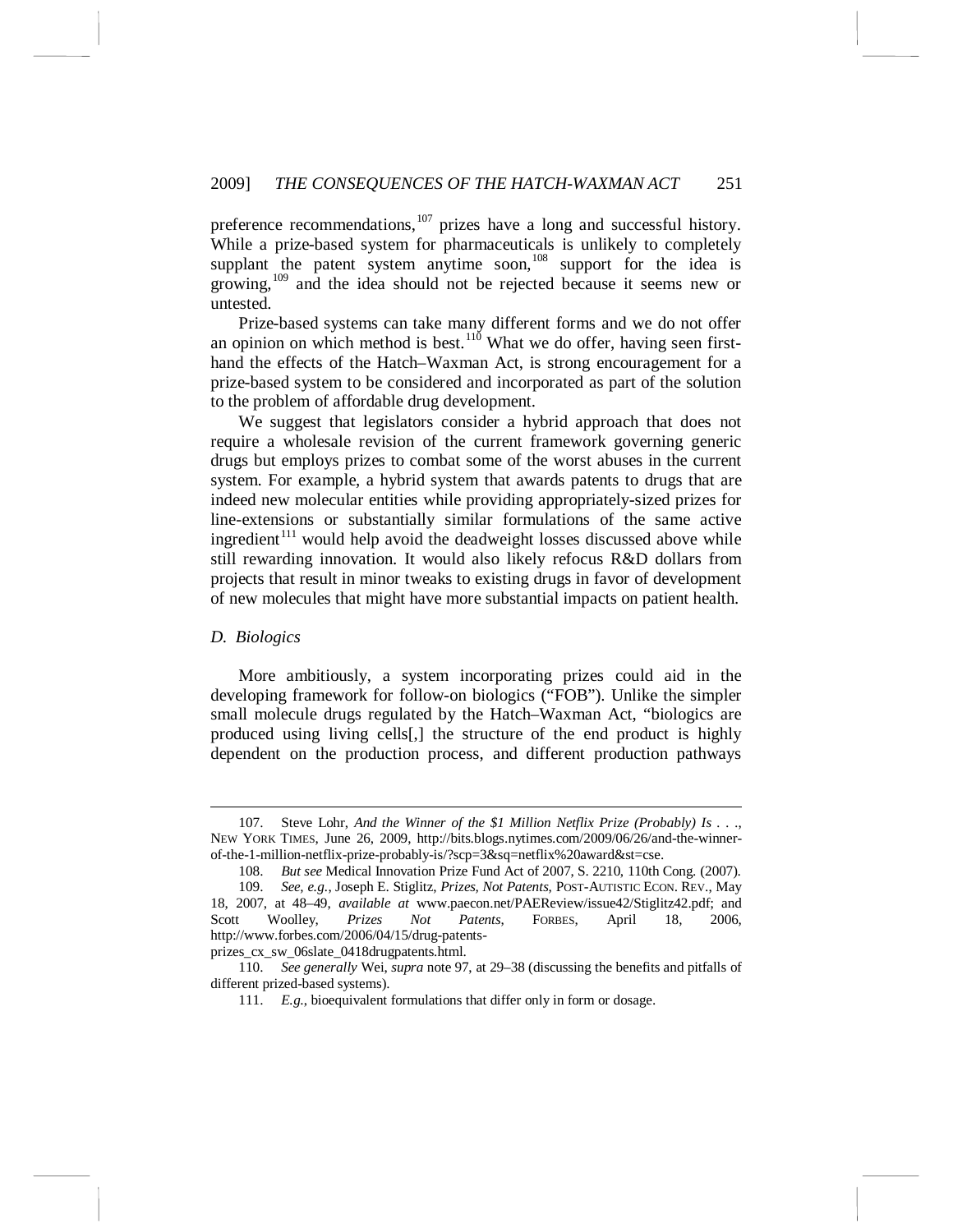cannot necessarily be expected to yield identical end products."<sup>[112](#page-23-0)</sup> Demonstrating bioequivalence between small molecule drugs is a wellestablished and relatively simple process, but, according to one commentator, "it is difficult to demonstrate that two biologic products are exactly identical. Biologics are orders of magnitude larger and far more complex than small molecule drugs, and it is currently not possible to characterize their structure with the same degree of precision."<sup>[113](#page-23-1)</sup>

The Hatch–Waxman Act does not cover biologics,<sup>[114](#page-23-2)</sup> and though there are a number of competing bills addressing FOB,<sup>[115](#page-23-3)</sup> none are in the final stages of passage. Given the lack of an entrenched system for FOB and the greater difficulty in making replicas of pioneer drugs, FOB may offer another area in which a prize-based system could be useful.<sup>[116](#page-23-4)</sup> While maintaining the general benefits of prizes, a prize-based system for FOB could avoid some of the hurdles in replicating these more complex products. If the initial R&D were compensated by a substantial prize, the system could be structured so that the pioneer developer would then sell the original version—not a FOB—at marginal cost. We stress that these are not the only (or even necessarily the best) ideas for leveraging the benefits of prizes, but we do believe that experimentation with prizes should be part of the discussion.

 <sup>112.</sup> Crager, *supra* note [99,](#page-20-7) at 255.

<span id="page-23-1"></span><span id="page-23-0"></span><sup>113.</sup> *Id.* at 263; *see also id.* at 264–67 (discussing possible safety issues with follow-on biologics).

<span id="page-23-2"></span><sup>114.</sup> One commentator notes that because biologics are not covered by the Hatch– Waxman Act, to date there have been no reverse payment agreements between brand and FOB manufacturers. He further posits that if the bill more favorable to the brand manufacturers passes it will create incentives similar to the Hatch–Waxman Act and reverse payment agreements are likely to appear. Chris Holman, *Reverse Payment Settlements and Biotechnology*, HOLMAN'S BIOTECH IP BLOG, May 7, 2009, http://holmansbiotechipblog.blogspot.com/2009/05/reverse-payment-settlements-and.html.

<span id="page-23-3"></span><sup>115.</sup> *See, e.g.*, Promoting Innovation and Access to Life-Saving Medicine Act, H.R. 1427, 111th Cong. (2009) (pro-generic proposal); Pathway for Biosimilars Act, H.R. 1548, 111th Cong. (2009) (pro-brand proposal); Promoting Innovation and Access to Life-Saving Medicine Act, S. 726, 111th Cong. (2009).

<span id="page-23-4"></span><sup>116.</sup> Crager, *supra* note [99,](#page-20-7) at 274 (proposing a hybrid system of prizes and patent pools, and explaining that "[w]hile both approaches could be used separately—patent pools to reduce transaction costs and streamline provision of IP to generic producers, and prize funds to motivate research that better reflects global need while ensuring generic production of resulting products—used in conjunction they create an opportunity to simplify production and lower the cost of follow-on biologics"); *see also Knowledge Ecology International, Prizes to Stimulate Innovation*, http://www.keionline.org/index.php?option=com\_content& task=view&id=4&Itemid=1 (listing reports on the use of prize funds and patent pools to spur innovation while lowering costs) (last visited May 9, 2010).